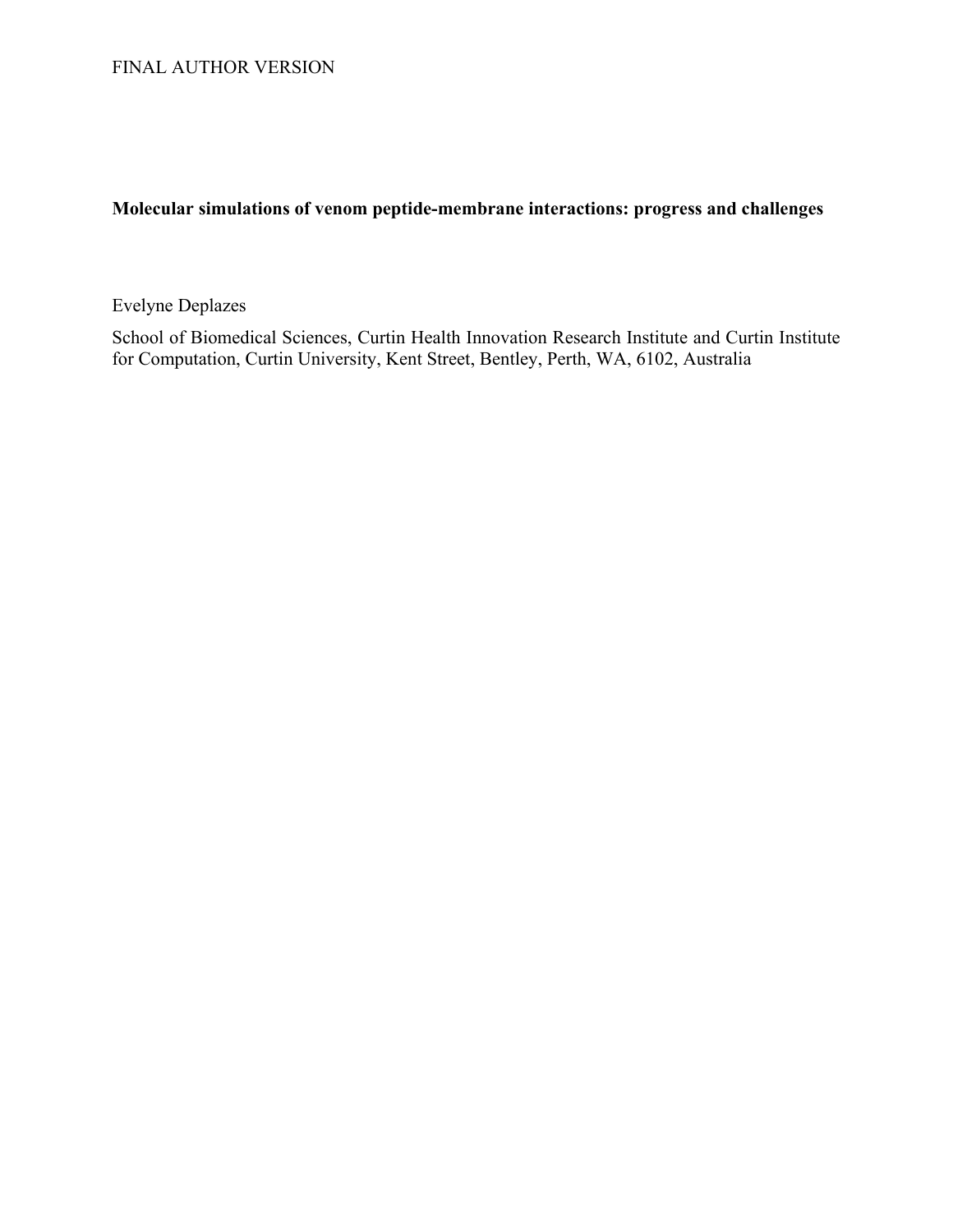# **Abstract**

Due to their wide range of biological activities venom peptides are a valuable source of lead molecules for the development of pharmaceuticals, pharmacological tools and insecticides. Many venom peptides work by modulating the activity of ion channels and receptors or by irreversibly damaging cell membranes. In many cases, the mechanism of action is intrinsically linked to the ability of the peptide to bind to or partition into membranes. Thus, understanding the biological activity of these venom peptides requires characterising their membrane binding properties. This review presents an overview of the recent developments and challenges in using biomolecular simulations to study venom peptide-membrane interactions. The review is focused on i) gating modifier peptides that target voltage-gated ion channels, ii) venom peptides that inhibit mechanosensitive ion channels and iii) pore-forming venom peptides. The methods and approaches used to study venom peptide-membrane interactions are discussed with a particular focus on the challenges specific to these systems and the type of questions that can (and cannot) be addressed using state-of-the-art simulation techniques. The review concludes with an outlook on future aims and directions in the field.

**Keywords**: venom peptides, biomolecular simulations, molecular dynamics simulations, peptide-membrane interactions, molecular interactions, gating modifiers, antimicrobial peptides, structure-activity relationship, mode of action.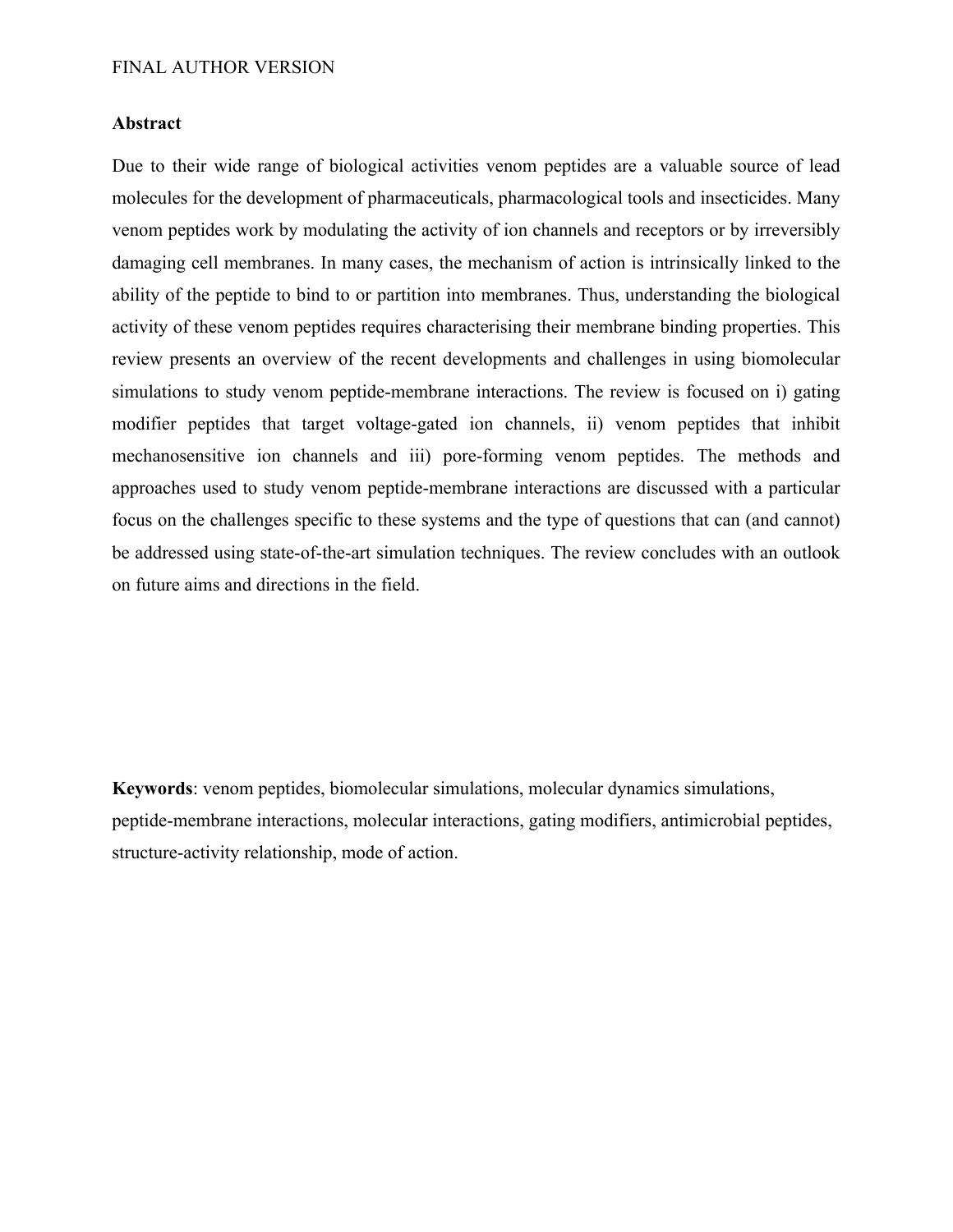# **1. Introduction**

Animal venoms are a rich source of biologically active peptides that show a remarkable range of pharmacological activities including analgesic, antiarrhythmic, anti-inflammatory, anti-microbial and antiparasitic, cytolytic and haemolytic as well as enzymatic activities. Combined with their structural diversity this makes venom peptides a valuable source of lead molecules for the development of pharmaceuticals, pharmacological tools and insecticides <sup>1-3</sup>. While their molecular targets and mechanisms of action (MOA) are diverse, many venom peptides exert their biological activity by inhibiting ion channels or receptors. In many cases the binding site is fully or partially membrane-embedded. As a result, the biological activity of the peptide is often directly or indirectly linked to its ability to bind to or partition into membranes. Other venom peptides work by irreversibly disrupting cell membranes. In this case, the MOA of the peptide is intrinsically linked to its membrane-binding properties. For the purpose of this review, venom peptides are categorised into the following three groups based on their target and MOA. The first group are gating modifiers (GMs) that modulate the activity of voltage-gated ion channels by binding to their membrane-embedded voltage-sensing domains (Figure 1). Most GMs are 20-60 amino acids long and fold into a well-defined secondary structure that is stabilised by multiple, highly conserved disulfide bonds<sup>4</sup>. Some of the most studied examples include the spider venom peptides VsTx1<sup>5-</sup> <sup>6</sup>, SGTx1<sup>7</sup>, Hanatoxin<sup>8</sup>, ProTx-I<sup>9</sup> and ProTx-II<sup>10</sup>. The second group are disulfide-rich peptides that act on mechanosensitive channels (MSCs). These channels are activated by changes in tension or curvature of the surrounding membrane 11-12 (Figure 2). Interestingly, MSC-directed peptides can act as inhibitors without being in physical contact with the channel. These peptides work by reducing the local stress in the membrane which in turn prevents channel activation <sup>12</sup>. Like GMs, MSC-directed peptides are mostly disulfide-rich peptides with a well-defined secondary structure. Examples include the spider venom peptides GasFII, GsMTx-2 and GsMTx-4<sup>13-16</sup>. The third group are pore-forming peptides that irreversibly damage cell membranes by a pore-forming mechanism (Figure 3). Many pore-forming venom peptides are part of the well-studied family of antimicrobial peptides (AMPs) 17. Compared to GMs and MSC-directed peptides, pore-forming venom peptides show a larger structural diversity ranging from short  $\alpha$ -helices (e.g. melittin),  $\beta$ -sheets (e.g. gomesin) to large disulfide-rich peptides (e.g. cobra cytotoxins).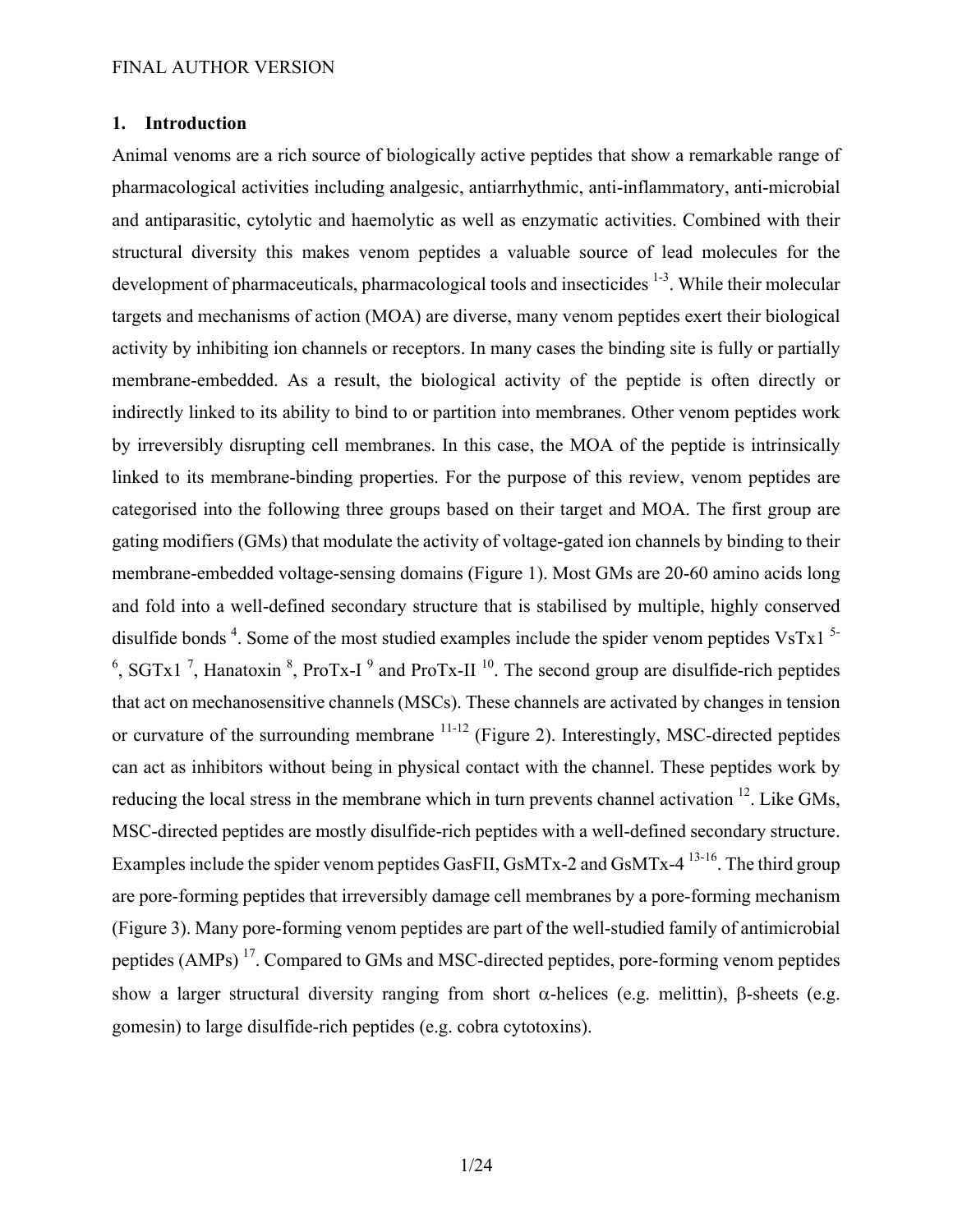For peptides acting by one of the mechanisms described above, establishing a structure-activity relationship includes characterising their interactions with membranes. Biomolecular simulations and related approaches have been extensively used for this. Molecular dynamics (MD) simulations in particular, is still one of the few techniques that allows us to study the structure and dynamics of biomolecules with atomistic or near atomistic resolution 18-20. The recent growth in computing power combined with improvements in enhanced sampling algorithms and biomolecular force fields has led to a significant increase in the size and complexity of the systems that can be simulated. These developments have also extended the feasible time-scales of such simulations from a few tens of nanoseconds to hundreds of nanoseconds, and more recently, a few microseconds. As a result, we can now carry out simulations that are more realistic; both in terms of the biologically-relevant environment as well as in describing complex processes. It is becoming increasingly feasible to reach simulation times that enable the calculation of (sufficiently converged) macroscopic and structural properties and thus allow a semi-quantitative or quantitative comparison to experimental data  $20$ . At the same time advances in experimental techniques means we now have more information on the structure and spatio-temporal dynamics of membranes and their interactions with peptides. We are increasingly able to carry out simulations that go beyond providing fundamental insight into peptide-membrane interactions but help us understand the MOA for a given peptide, and use this knowledge to inform the design of peptides with specific biological activities or physiochemical properties.

This review provides an overview of the recent developments in using biomolecular simulations to study venom peptide-membrane interactions and highlight what can (and cannot) be achieved with current state-of-the-art simulation methods. For computational scientists that are new to the field of venom peptides this review aims to outline the commonly used simulation approaches and give an overview of the challenges, some of which are specific to venom peptide-membrane systems. The review, however, does not cover the theoretical background of the methods used and the reader is referred to the appropriate literature. For readers that are 'wet-lab' scientists this review aims to present an overview of the type of systems that can be studied and the questions that can (and cannot) be addressed with simulations. These points are illustrated using selected examples of simulation studies of GMs, MSC-directed and pore-forming peptides isolated from animal venom. This review does not cover simulations to study the interactions of venom peptides with ion channels, which have been reviewed elsewhere  $21-23$ . Also, AMPs isolated from sources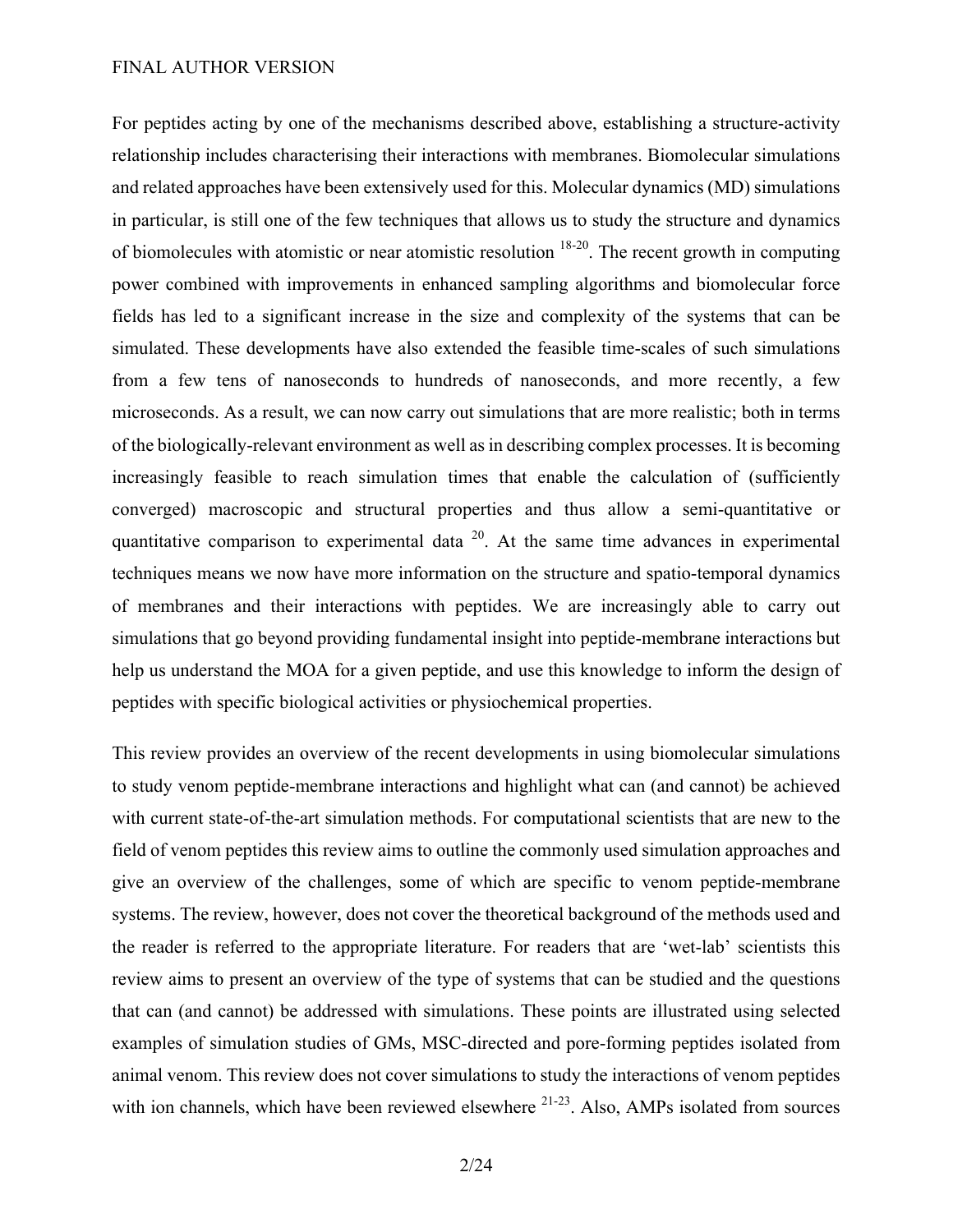other than venom are not discussed and the reader is referred to some of the many available reviews on AMPs  $17, 24-28$ . Finally, challenges and limitations that are common to all biomolecular simulations  $^{20}$  such as the choice of force field  $^{29-31}$ , the use of enhanced sampling methods  $^{32-33}$ and the problem of sampling errors and convergence <sup>34-36</sup> are only discussed in the context of how they affect the accuracy and reliability of venom peptide – membrane simulations.

The remainder of this review is organized as follows. Section 2 outlines the simulation approaches commonly used to study venom peptide-membrane interactions with a focus on challenges and considerations that are specific to these simulation systems. In section 3 selected studies of GMs and MSC-directed peptides are reviewed based on the questions they aim to address. Similarly, section 4 provides a review of recent studies of pore-forming venom peptides. The review concludes in section 5 with a summary and outline of the future aims and trends in the field.

### **2. Computational approaches to study venom peptide – membrane interactions**

Before taking a closer look at the specific methods and the types of simulation systems studied, it is worth emphasizing that the accurate description of peptide **–** membrane interactions is, for many reasons, one of the most challenging tasks in bimolecular simulations. Firstly, membranes are complex and heterogeneous systems and their structure and dynamics is affected by a range of environmental factors (e.g. pH, ionic strengths and temperature). Secondly, compared to most proteins, there is no distinct 'binding site' and a peptide binding to a membrane surface can adopt multiple, interchangeable binding modes. The number of different binding modes and their relative stabilities depends, among others, on the conformation of the peptide and the local structure of the membrane as well as its lipid composition. The 'binding site' is also not spatially unique and peptides can continue to bind until the membrane surface is saturated. Furthermore, the binding of the peptide will likely induce changes to the local structure of the membrane while the peptide might undergo conformational changes upon binding to the membrane. Consequently, to accurately describe peptide-membrane interactions and thus obtain macroscopic properties that are in agreement with experiments, the simulation needs to sample a large conformational space . This so-called 'sampling problem' is still one of the biggest challenges in simulations of peptidemembrane systems (and biomolecular simulations in general). Related to this is the fact that modelling peptide **–** membrane systems results in large simulations systems thus limiting the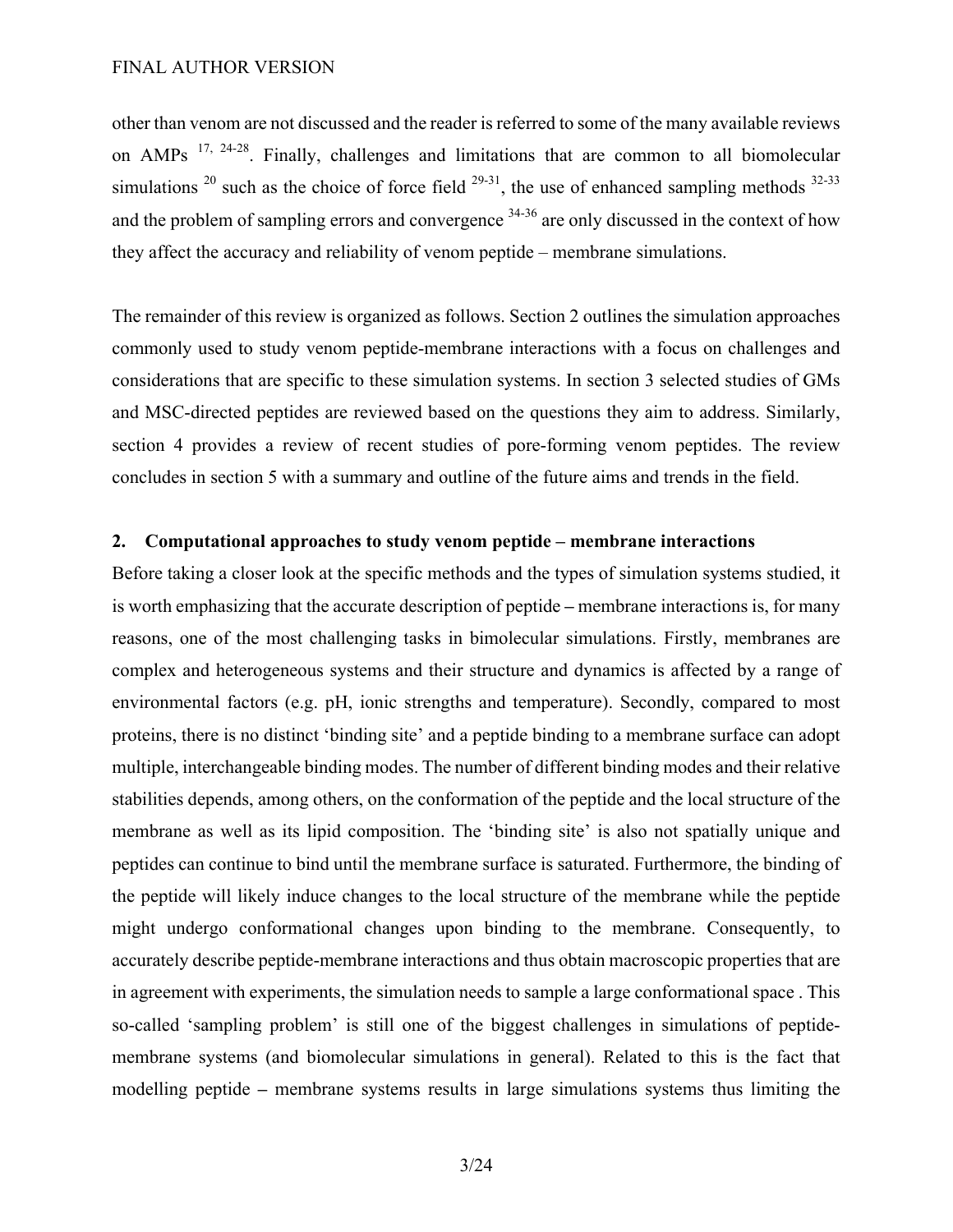feasible simulation times to hundreds of nanoseconds or a few microseconds, even with the most state-of-the-art supercomputing facilities. Yet the biological process of interest might take place on much longer timescales ranging from microseconds to milliseconds, or even seconds <sup>9-10, 37-40</sup>.

# **2.1. Simulation methods**

The most commonly used simulation technique for studying venom peptide – membrane interactions is atomistic MD simulations, either using an all-atom or united atom force field. To extend the accessible simulation times and increase the conformational space explored, coarsegrained (CG) MD simulation are also used. While CG simulations have been successfully used for membrane systems  $^{25, 41-42}$  it is important to consider the details of a CG model before using it for simulations of venom peptide – membrane systems. For example, in many CG models the backbone of the peptide has limited conformational freedom. While most gating-modifiers and MSC-directed peptides are rigid in structure due to the presence of multiple disulfide bonds, poreforming peptides are often unstructured in solution and only form a more stable secondary structure when in contact with the membrane. For simulations of pore-forming peptides it has also been shown that the coarse-graining of water can affect pore formation <sup>25-26</sup>.

Independent of resolution of the force field used, classical (i.e. unbiased) MD simulation are used to address questions including, but not limited to, the spontaneous binding of the peptide to the membrane surface  $5, 7, 9-10, 15-16, 43-48$  including conformational changes in the peptide, the penetration-depth and orientation of the peptide at the water-lipid interface, the identification of peptide residues that control lipid binding, the effect of peptide binding on the local structure of the membrane, and the effect of lipid composition or mutations in the peptide on these properties. For pore-forming peptides, classical MD simulations are also used to study the structure and stability of pre-formed pores or the first steps in pore formation  $46, 49.51$ .

One of the most valuable properties to obtain from MD simulations is the free energy of binding  $(\Delta G_b)$ , which can be related to the binding affinity of the peptide. The accurate prediction of  $\Delta G_b$ combined with the structural details obtained from the simulations not only provides valuable mechanistic insight but can be used to predict the effect of mutations in the peptide or lipid composition on membrane binding or pore formation. However, free energy calculations are resource-intensive and the reliable and accurate prediction of  $\Delta G_b$  for peptide – membrane systems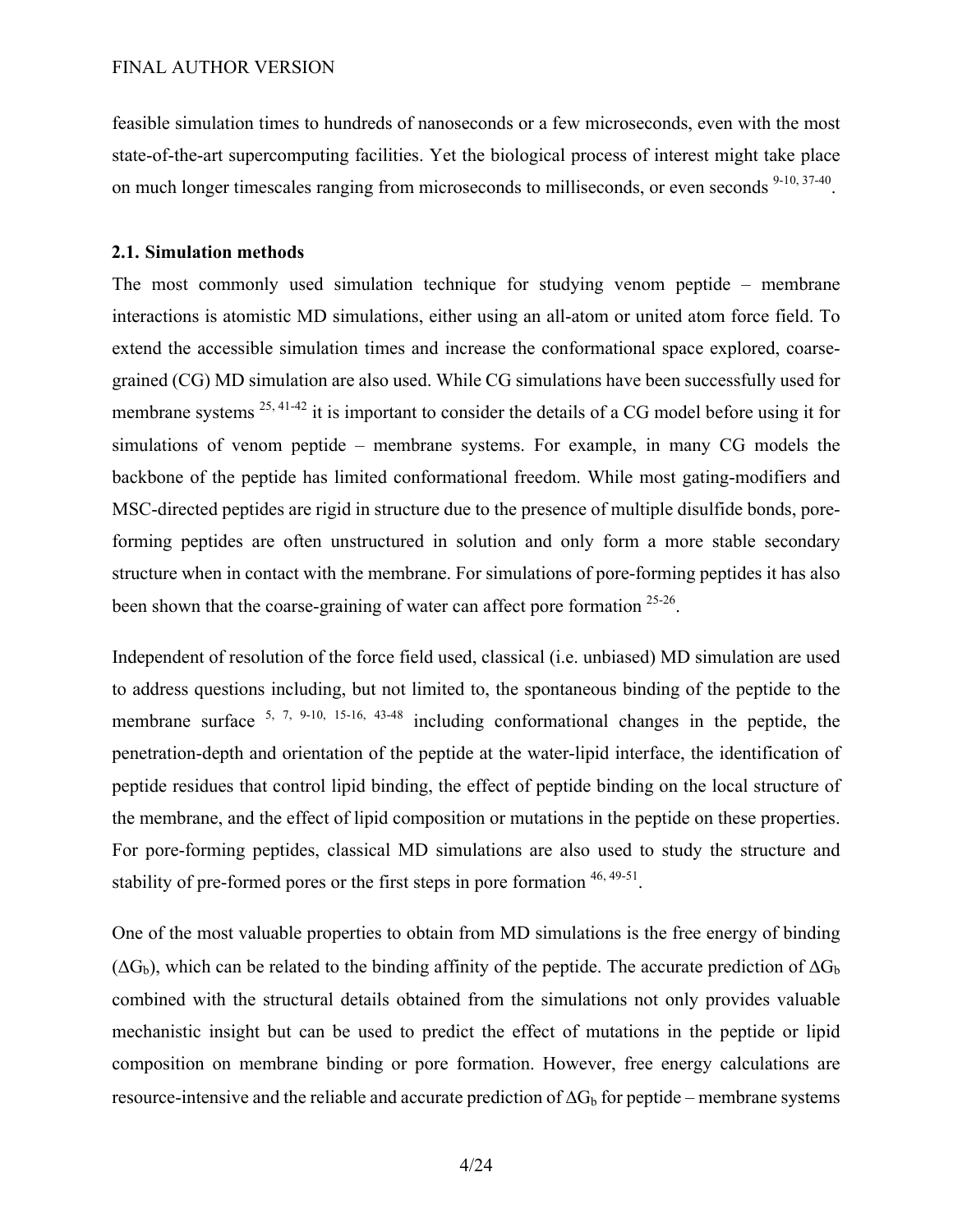is far from being routine and still at the limit of current simulation approaches and computer power 52-55.

The most frequently used methods for calculating  $\Delta G_b$  for peptide – membrane systems is umbrella sampling (for examples, see references  $5-6$ , 13, 15-16, 56-58). In this method a pathway, referred to as the 'reaction coordinate', connects the two states of interest and the free energy difference between the states along that path is determined. For GMs and MSC-directed peptides this is often a onedimensional path connecting the peptide in solution to the peptide on the membrane. The reaction coordinate is the distance between the centre of mass of the peptide and that of the membrane. For an accurate calculation of  $\Delta G_b$  the simulation needs to sufficiently sample the conformations of the peptide in the water and lipid phase, the rotational and translational motion of the peptide on the membrane surface and any changes in the membrane structure caused by the binding of the peptide. A semi-quantitative comparison of relative  $\Delta G_b$  (i.e.  $\Delta \Delta G_b$ ) for a set of peptides with experimentally known membrane-binding affinities can give a first indication whether the simulation achieves this. For pore-forming peptide the choice of reaction coordinates is often less obvious as the process of membrane disruption is complex and involves multiple steps, each with distinctly different peptide-membrane configurations. In addition, the validation by direct comparison to experimental data is complicated by the fact that simulations are rarely long enough to obtain  $\Delta G_b$  of peptide-induced pore formation and instead the change in free energy of a specific step in the process is calculated. (e.g the insertion of a single peptide to an intact membrane or the addition of a single peptide to a pre-formed pore). On the other hand, it is difficult to decompose the thermodynamic properties obtained from 'wet-lab' experiments into the contributions from the individual steps. A comparison  $\Delta\Delta G_b$  for a set of peptides that are known to have significantly different abilities to form pores might be a start to validate the simulation approach.

# **2.2. Design and setup of venom peptide-membrane simulations**

Given the feasible lengths of MD simulations it is difficult to study the process of membrane binding followed by channel inhibition or pore formation as depicted in Figures 1-3. Thus, most simulations focus on studying part of the process and/or to calculate a set of specific properties or observables. Independent of the question the simulations aims to address, it is important to consider how the setup of the simulation might bias the results. In fact, insufficient simulation time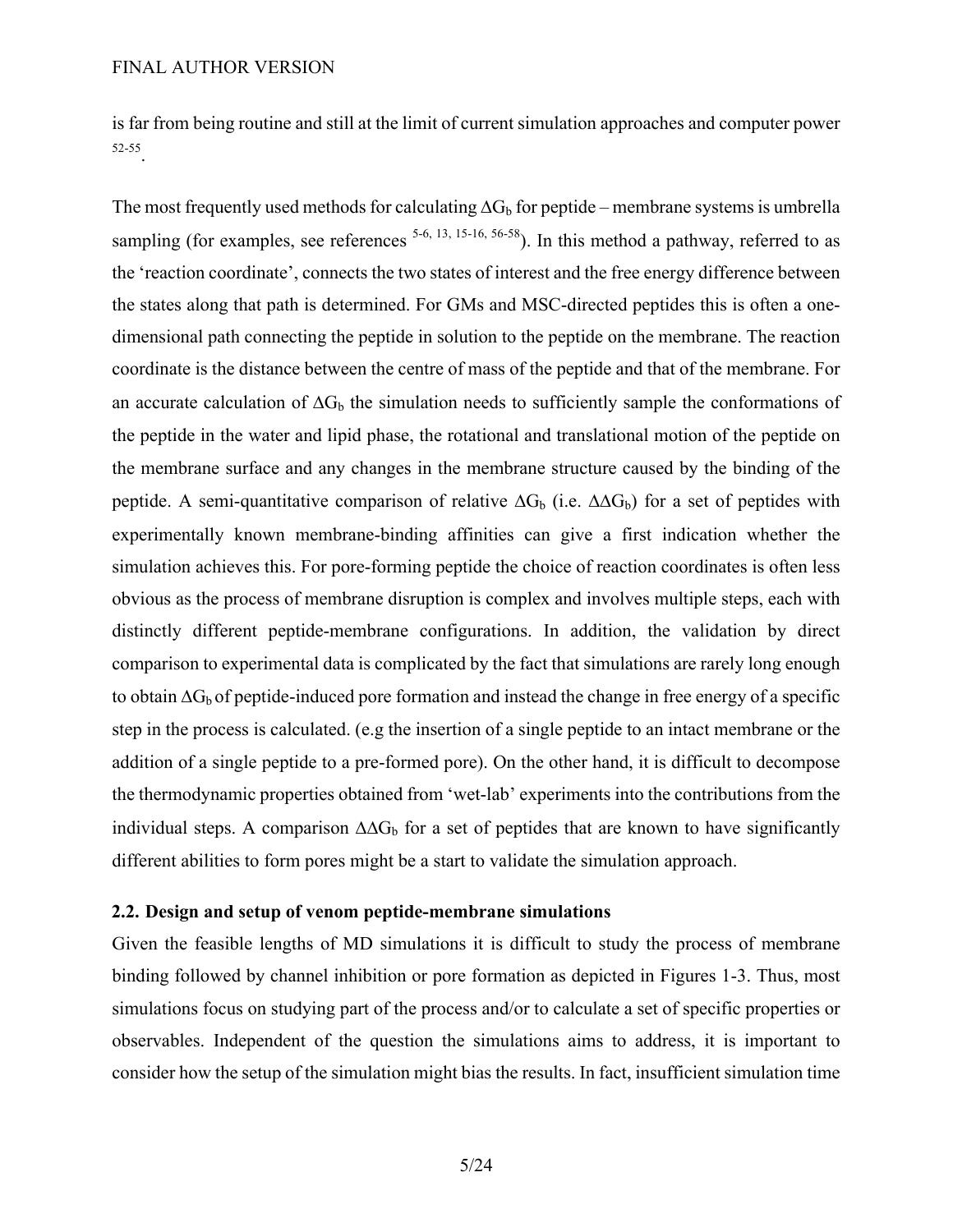to overcome or reduce this bias, is one of the problems when comparing results from different simulations studies, even for the same peptide-membrane system.

For GMs and MSC-directed peptides simulations systems usually consist of one or more peptides and a pre-formed (or even pre-equilibrated) lipid bilayer. Peptides are either positioned in solution, a few nm away from the membrane, or on the membrane surface. The starting structure of the peptide is mostly taken from NMR experiments or a homology model based on a structurallyrelated peptide. The peptide-membrane system is then solvated with explicit water and ions are added to neutralise the charge on the peptide. In some cases, additional ions are added to reach a specific ionic strength. An alternative approach is to start with a random mixture of water, lipids and peptide(s) and allow the lipid bilayer to self-assemble  $59-61$ . Other simulation studies have used pre-formed micelles to match the experimental conditions of NMR or CD experiments  $62-63$ . While micelles can mimic some of the essential features of lipid bilayers the effect of the membrane curvature has to be taken into account when interpreting results.

Simulation systems for pore-forming venom peptides show an even wider range of setup and starting structures. For studying surface binding the typical setup of a pre-formed bilayer with one or more peptide is most commonly used. The simulation might be started with the peptide in a random coil or already folded into its membrane-bound conformation. To study the stability and structure of pores, simulations are mostly started from pre-formed pores or pre-arranged, membrane-embedded peptide aggregates. Given the lack of structural detail with respect to the size and shape of these pores choosing a starting structure is not a trivial task. While the formation of transient pores has been reported, the spontaneous formation of stable, long-lived pores is unlikely to be observed in feasible timeframes  $51, 64-66$  and has not been reported even at very high peptide-lipid ratios 47.

Besides the peptide-membrane configurations used in the setup, the choice of lipids has to be considered. The majority of simulation use membranes composed of one or more type of phospholipid. The specific lipid composition is mostly guided by the biological system of interest, the aim to match conditions of 'wet-lab' experiments and the availability of validated force field parameters <sup>67-68</sup>. Until very recently, parameters were only available for a small set of lipids and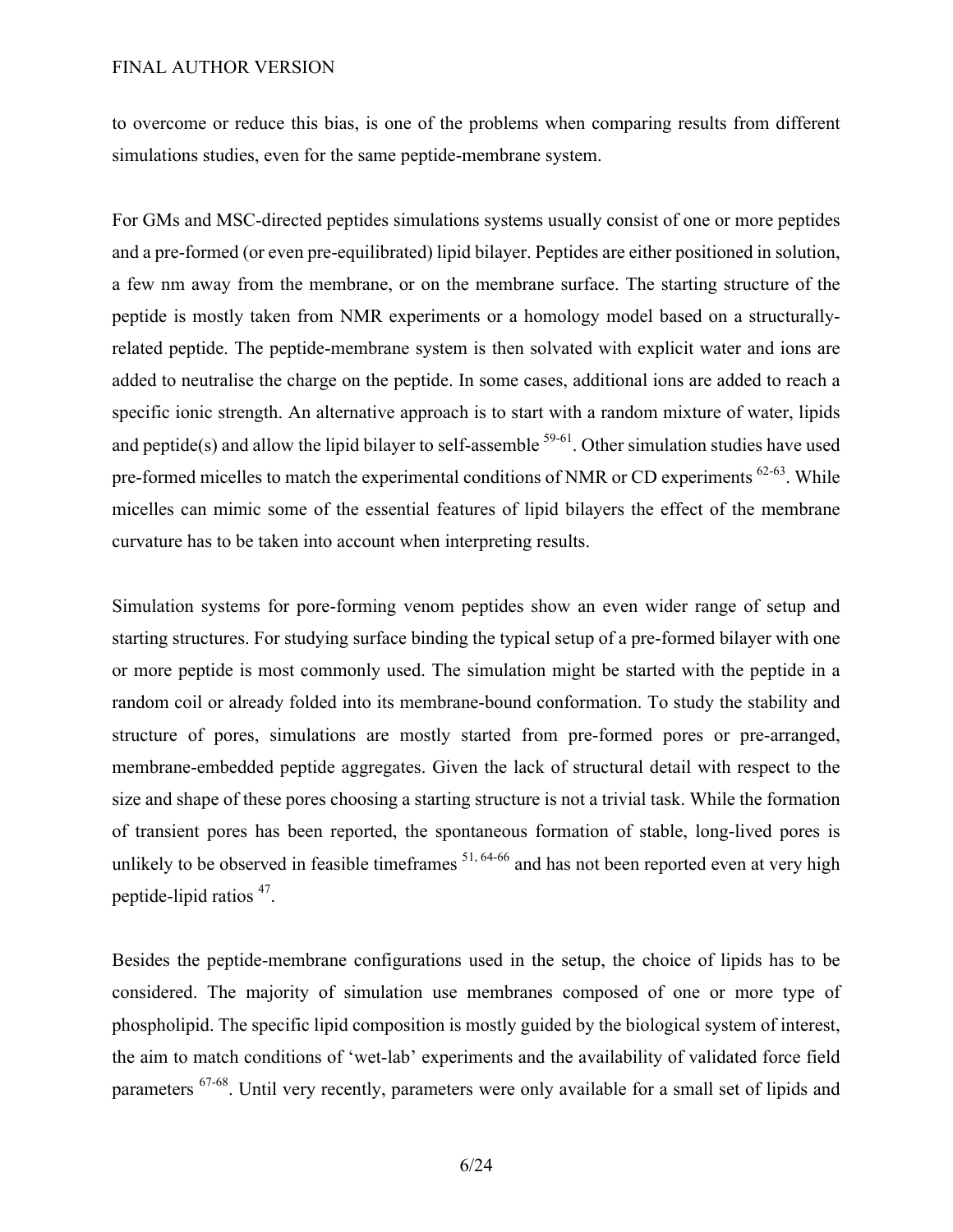simulations of peptide-membrane systems were limited to model membranes consisting mainly of phospholipids. The most frequently used lipids include the zwitterionic lipids POPC (1-palmitoyl-2-oleoyl-*sn*-glycero-3-phosphocholine), POPE (1-Palmitoyl-2-oleoyl-*sn*-glycero-3 phosphoethanolamine), DOPC (1,2-dioleoyl-*sn*-glycero-3-phosphocholine), DMPC (1,2 dimyristoyl-*sn*-glycero-3-phosphocholine) and DPPC (1,2-dipalmitoyl-*sn*-glycero-3 phosphocholine). The effect of charged lipids is studied by combining these PC/PE lipids with POPG (1-palmitoyl-2-oleoyl-*sn*-glycero-3-phosphoglycerol) or DOPG (1,2-Dimyristoyl-*sn*glycero-3-phosphorylglycerol). Less common choices are membrane mimetics such as micelles made of SDS (sodium dodecyl sulfate) or DPC (dodecyl phosphocholine), or the use of *n*alkinethiol self-assembled monolayers (SAMs).

On one hand such simple model membranes are clearly a simplification of bacterial or mammalian membranes which consist of a wide range of phospholipids with different head groups and tails of varying lengths and saturation, as well as many other lipids including sterols, ceramides and sphingomyelines <sup>69</sup>. On the other hand, experiments that characterise the membrane binding of venom peptides are routinely carried using model membranes composed of one or more phospholipid. The use of model membranes in simulations can thus facilitate a more direct comparison to experiment.

It is also important to note that the properties calculated from the simulations can be affected by the choice of force field  $43,70-72$ . As pointed out in a recent review on simulations of pore formation in membranes  $25$ , it is important to realise that force fields use different strategies for parameterisation and the "mixing of lipid and protein force field parameters without detailed testing of their compatibility" is not recommended*.* Other factors that can affect the results are the method used to treat long-range electrostatics and the inclusion or omission of ions. Finally, for MSC-directed peptides or pore-forming peptides the effect of tension or membrane curvature on the binding mode of the peptide might be considered. This can be achieved by applying surface tension  $15$  or lateral compression  $73$  to the membrane, introducing asymmetry by using different lipid compositions in the upper and lower leaflets or by using micelles of varying sizes  $62, 74$ .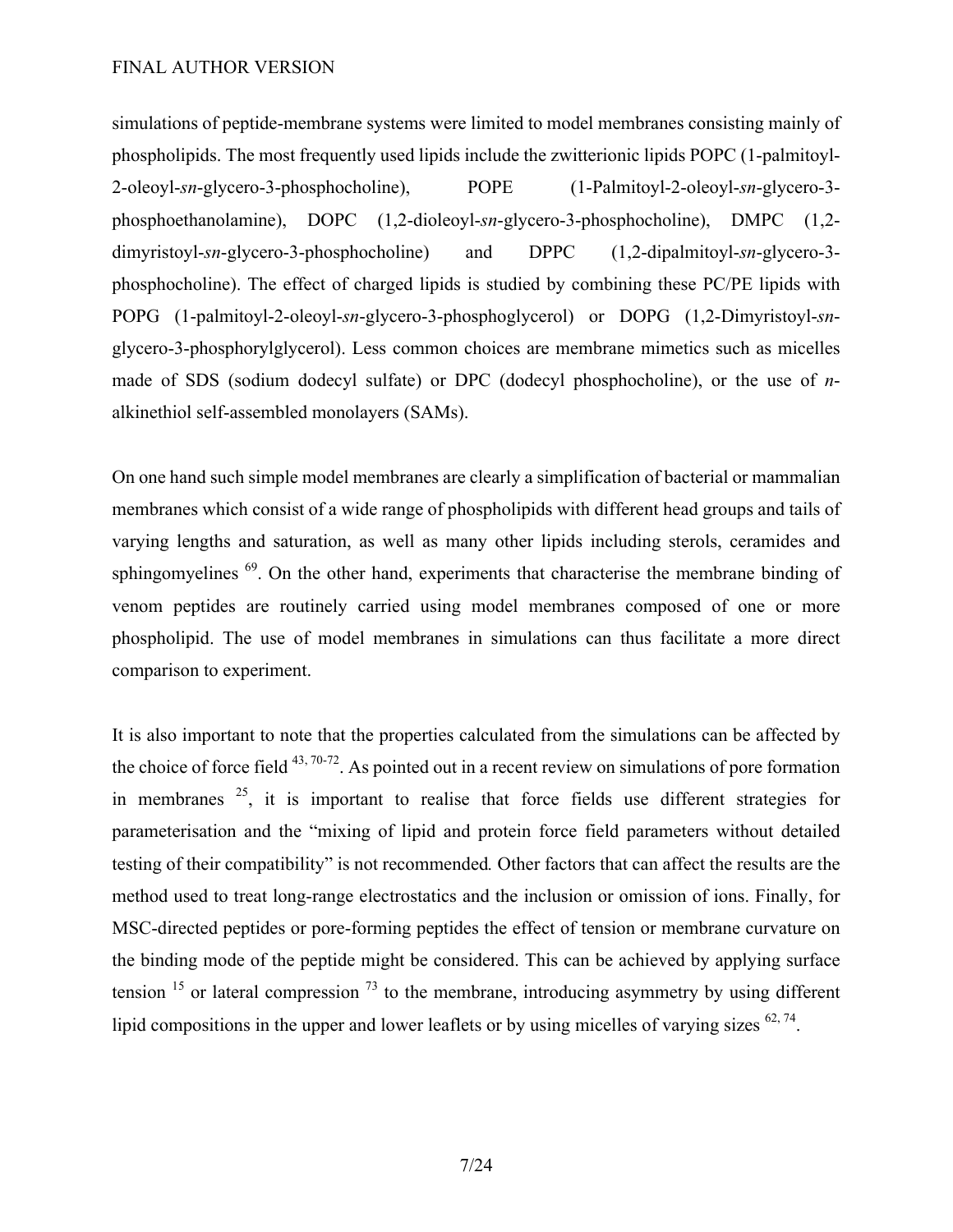# **3. Membrane binding of disulfide-rich peptides targeting voltage-gated or mechanosensitive ion channels**

The earliest simulations of GMs were motivated by experiments which showed that many of these peptides partition into membranes. Well-studied examples include VsTx1  $^{75-76}$ , SGTx1  $^{77-78}$ , Hanatoxin  $^{78-79}$ , ProTx-II  $^{80-81}$ . While membrane-binding is not a pre-requisite to act via a gating modifier mechanism  $9, 80, 82-83$ , in some cases altering the membrane-binding affinity of the peptide affects its inhibitory activity on voltage-gated ion channels  $10, 37$ . Nevertheless, the role of membrane partitioning in the inhibition of voltage-gated ion channels remains an open question. For a review on this topic and a summary of experimental data on GMs, see the recent paper by Agwa et al.  $84$ .

A number of simulations studies have investigated the membrane-binding properties of GMs with a particular focus on defining the location and orientation of the peptide in the membrane as well as identifying the residues that control membrane binding  $^{7, 9 \cdot 10, 44}$ . For example, simulations of the spider venom peptides VsTx1, SGTx1, ProTx-I and ProTx-II showed that the preferred location of the peptide is at the water-lipid interface and peptides rarely penetrate into the hydrophobic core of the membrane. This agrees with results from tryptophan fluorescence experiments on the same peptides <sup>84</sup>. The simulations further showed that the peptides bind to membranes in a position such that a cluster of hydrophobic residues on one side of the peptide is orientated towards the hydrocarbon core of the bilayer while the more hydrophilic side of the peptide faces the water. The peptide is further anchored to the water-lipid interface by electrostatic interactions between charged peptide residues and the choline and phosphate groups in the lipids. These charged residues are also likely to play a role in the initial attraction of the peptide to the membrane surface via long-range electrostatics. Simulations also helped identify the residues that form the main peptide-membrane contact surface. Contact residues predicted by simulations of VsTx1 $<sup>5</sup>$ , STxG1</sup> <sup>7</sup>, ProTx-I<sup>9</sup> and ProTx-II<sup>10</sup> were in good agreement with structural data from NMR experiments and results from studies that compared the membrane-binding properties or inhibitory activities of a series of peptide analogues. For ProTx-II, this information was used to make peptide analogues with improved inhibitory activity on the voltage-gated sodium channel <sup>10</sup>.

The challenges of accurately describing the binding free energy,  $\Delta G_b$ , are clearly demonstrated by the first reports of free energy calculations of GMs and MSC-directed peptides. For example, Wee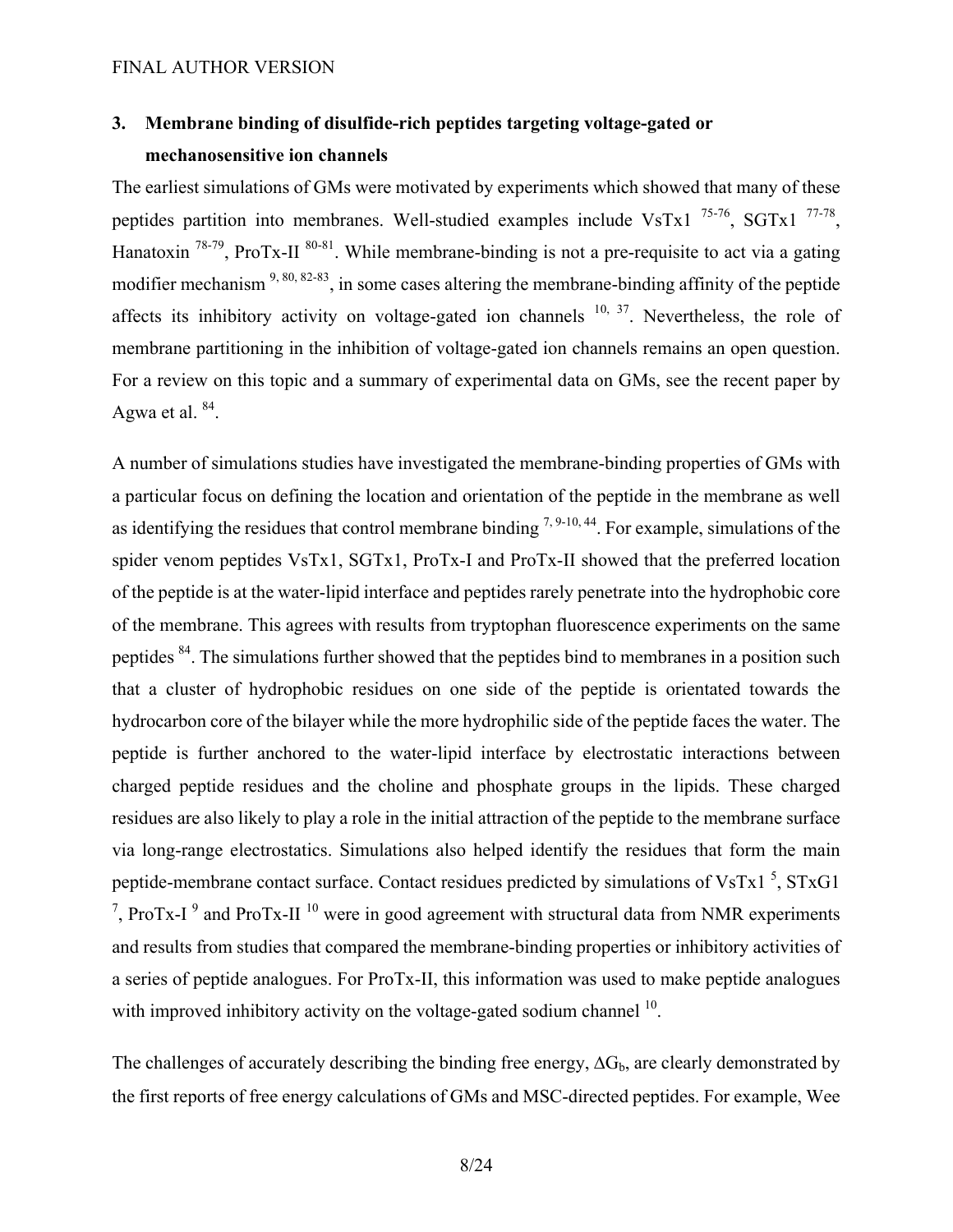et al. <sup>5</sup> aimed to calculate  $\Delta G_b$  for the binding of VsTx1 to neutral and negatively charged phospholipid bilayers using a CG model and umbrella sampling. As clearly acknowledged by the authors, the binding constants calculated were orders of magnitude larger than experimentally observed data. In a subsequent study by the same authors  $<sup>6</sup>$ , the free energy profiles for the same</sup> system were re-calculated using three different representations; a model in which an all-atom description of the peptide was combined with an implicit membrane-solvent model, a CG model and an all-atom model (both with explicit lipid and water). While the free energy profiles from the three models showed a similar overall shape, the exact location of the energy minima defining the preferred location of the peptide in the membrane were different. Also, the free energy barriers predicted from the three models showed significant differences, and  $\Delta G_b$  values remained considerably larger than experimental values. Using a similar approach, Chen et al.  $^{13}$  employed umbrella sampling to calculate  $\Delta G_b$  for the binding of the GM peptide HpTx2 and the MSCdirected peptide GsMTx4 to a POPC membrane. While the relative binding affinities were in qualitative agreement with experiments, the values were at least 10 kJ/mol larger than experimental values. Similarly, the  $\Delta G_b$  predicted from simulations of HpTx2 and GsMTx4 with POPC by Nishizawa et al. <sup>16</sup> were much large than experimental values. The authors noted that apart from potential issues with convergence, the high values for  $\Delta G_b$  might have been the result of restraining the membrane.

A more recent example has demonstrated that longer simulations can significantly improve the accuracy of  $\Delta G_b$  values. Nishizawa et al. <sup>15</sup> used both all-atom and CG simulations to calculate the free energy for the binding of GsMTx4 and analogues thereof to a POPC membrane. The aim was to investigate the relationship between membrane binding properties of the peptide and activity on the MSC Piezo1  $85$ . For this, the simulations studied the effect of K to E mutations on the insertion depths and orientation of the peptide in the membrane and their binding affinities. The free energy profiles from the all-atom and CG simulations for the wild-type peptide were within 6 kJ/mol. The  $\Delta G_b$  predicted from the CG simulations ranged from -18 kJ/mol to -27 kJ/mol while the corresponding values reported from Trp quenching experiments<sup>85</sup> were -25 kJ/mol to -26 kJ/mol. The  $\Delta\Delta G_b$  for the K-E mutants predicted from simulations ranged from -2 kJ/mol to 4 kJ/mol while the  $\Delta\Delta G_b$  from experiments was <1 kJ/mol for all mutants. This study demonstrates that it possible to predict  $\Delta G_b$  that are in acceptable agreement with experiment but accurately predicting small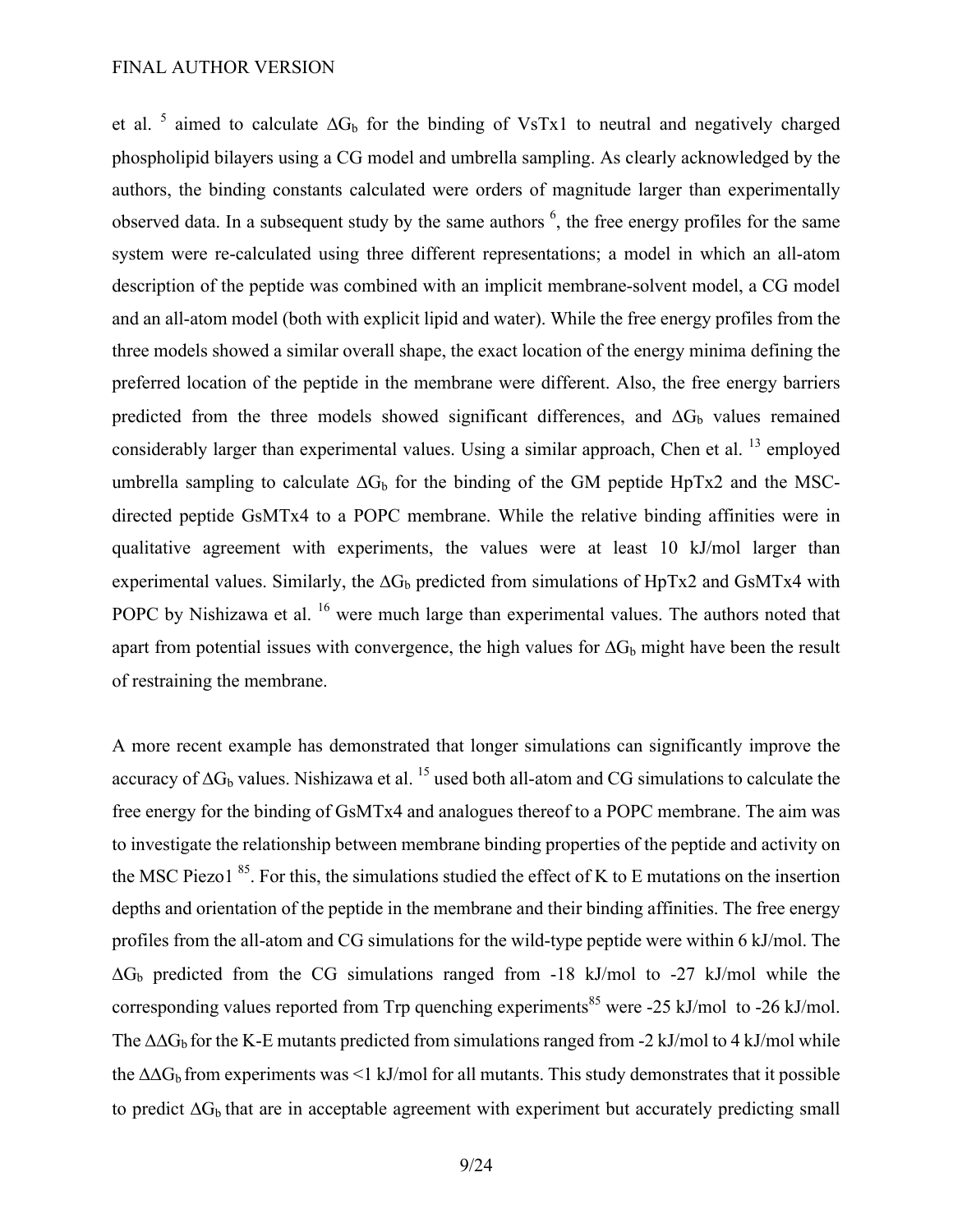changes in  $\Delta G_b$  caused by mutations is still mostly beyond the accuracies than can be achieve with this approach. Nevertheless, realistic  $\Delta G_b$  values provide more confidence in the structural models obtained from the simulations and the molecular-level insights gained from them. In this study, analysis of the simulations revealed how K to E mutations in different parts of the peptide affected the insertion depths (in agreement with Trp fluorescence data) as well as the tilt angle and orientation of the peptide dipole. The results suggested that the Lys residues fine-tune the depth of penetration and orientation of the peptide and control the balance between a shallow binding mode, which is likely the functionally relevant mode for channel inhibition, and the deep binding mode.

# **4. Pore-forming venom peptides**

Extensive research on the structure, activity and mechanism of AMPs over the past two decades has revealed that pore formation is a complex and highly dynamic, multi-step process <sup>24-25, 27-28, 86</sup>. While the detailed mechanism is peptide specific, the first step of pore formation involves the binding of the peptide to the membrane surface. This is followed by the re-arrangement and assembly of peptides in the membrane to form transient and/or more longer-lived pores that eventually grow into stable pores that disrupt membrane integrity. Because it is difficult to experimentally observe the peptide-induced pore formation at the molecular level, biomolecular simulations have played an important role in elucidating the MOA of pore-forming venom peptides and AMPs in general 24-26. Yet, many details are still unknown including the exact size and shape for the pore, the number of peptides that line a pore as well as their position, orientation and relative arrangement. Also, the role of aggregation and cooperativity in pore formation is still unclear. While simulations can provide such information, it is precisely the absence of molecular-level structural data from experiments that makes simulations of pore-forming venom peptides so challenging as there often is little data from matching peptide-membrane systems that would allow for direct comparison of simulation and 'wet-lab' data. Also, the structural information obtained from experiments can also depend on the conditions (e.g. micelles *vs* lipid bilayers *vs* supported lipid monolayers) as well as the technique used. This is further complicated by the fact that until very recently, it was not possible to run simulations that are long enough to sufficiently sample the conformations and orientations of the peptide for a quantitative comparison to experimental data. Without such comparison, data from simulations often remains speculative. As pointed out in a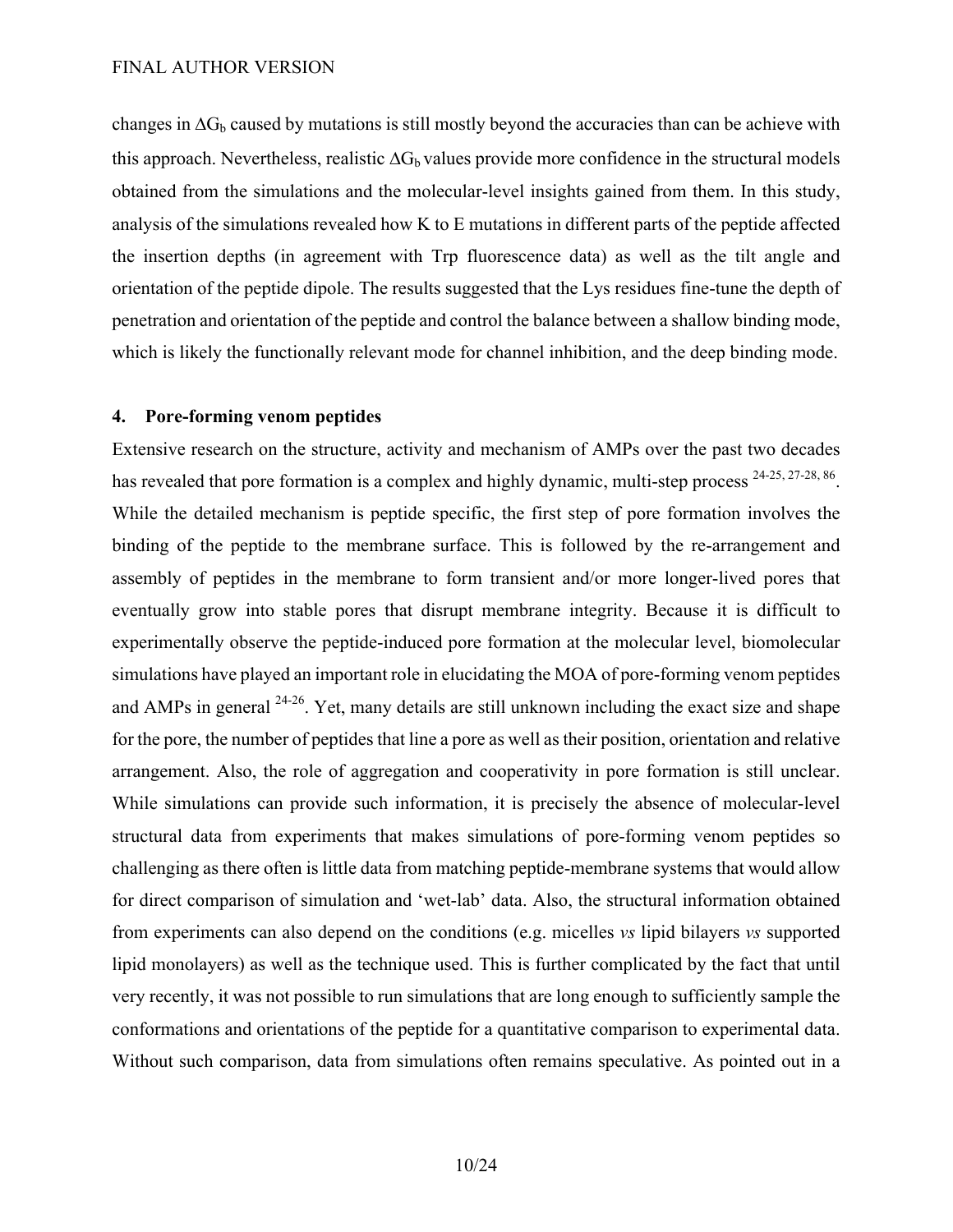recent paper on the simulations of AMPs by Wang et al  $^{72}$ , "relatively little effort has focused on the validity of such simulations".

Over the years, many simulation studies have focused on modelling the initial absorption of the peptide to the membrane surface. Specific questions include identifying the conformational changes in the peptide induced by membrane binding, the insertion depth and orientation as well as potential aggregation of the peptide at the water-lipid interface. A series of recent studies <sup>43, 45,</sup>  $47$  on the spontaneous binding of the bee venom peptide melittin to neutral phospholipid bilayers have demonstrate the insight that can be gained from atomistic simulations but also clearly highlighted some of the challenges. Andersson et al.  $^{43}$  reported a 17- $\mu$ s MD simulation of melittin binding to a DOPC membrane. The insertion depth of the peptide was in good agreement with data from X-ray diffraction measurements <sup>87</sup>. When using the CHARMM22/36 protein/lipid force field the per-residue helicity was in excellent agreement with amide exchange rates from NMR experiments <sup>88</sup>. In contrast, a 2-us simulation with the OPLS force field failed to reproduce the per-residue helicity. In a similar study, Chen et al. <sup>45</sup> carried out a set of unbiased,  $\sim$ 2-µs long MD simulations to study the folding of melittin on a POPC membrane including the effect of peptide binding on the local structure of the membrane. Simulations were started from a fully extended peptide. The peptide was found to bind to the membrane surface in an unstructured or partially folded conformation, which was followed by rapid folding into a predominantly helical conformation. This is in agreement with data from previous NMR experiments. Furthermore, the simulations suggested that even in a folded and membrane-bound state the peptide remains flexible and samples a large range of conformations. To study the initial steps of membrane disturbance by melittin, Upadhyay et al. <sup>47</sup> carried out multiple unbiased simulations of  $\sim$ 2.5 to 4 µs. Multiple systems with different peptide-lipid (P/L) ratios and varying orientations and positions of peptides on the membranes were used. In general, the peptide remained buried at the water-lipid interface in agreement with previous simulations and experimental data  $87$ . Similar to the study by Chen et al. the simulations revealed multiple exchanges between different conformations. The findings by Upadhyay et al. and Chen et al. to some extend contradict the findings by Andersson et al, which stated that membrane-bound melittin can be "represented by a narrow distribution of folding states". However, while all three studies used long, unbiased MD simulations there are number of differences that complicate a direct comparison of results. These include, the lipids used (POPC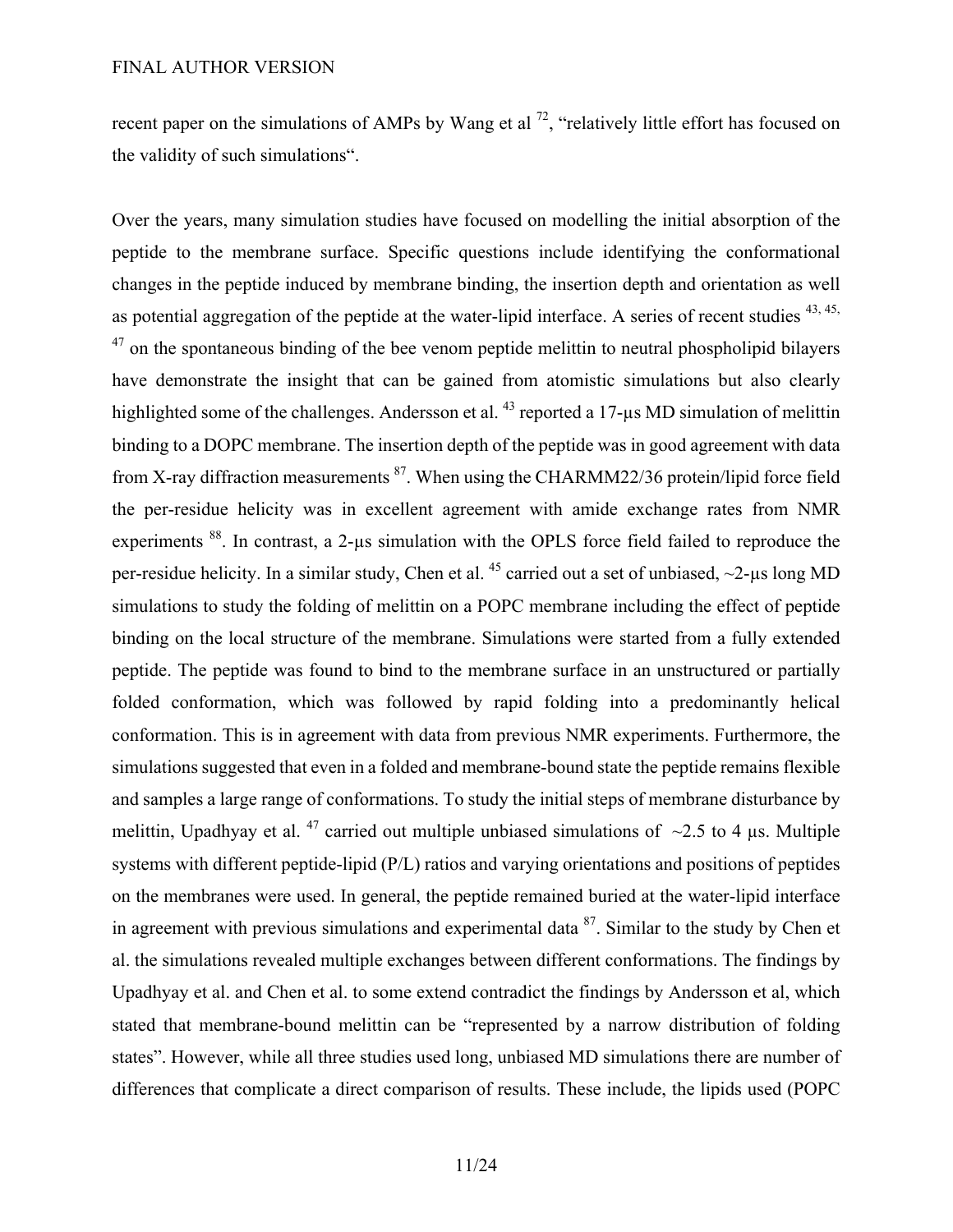vs DMPC vs DOPC), the protein force fields (CHARMM22 with CMAP vs CHARMM27 vs CHARMM 36), P/L ratios, and different simulation temperatures. The issues of comparing data from different studies, even for the same peptide, are also demonstrated in a study by Wang et al.  $<sup>72</sup>$  in which simulations of four commonly studied AMPs using different force fields showed that</sup> results vary significantly between force fields. The combined results from these simulation studies also highlight the slow orientational and conformational fluctuations of peptides that fold at the water-lipid interface and the need for very long simulation times to sufficiently sample them.

Most simulation and 'wet-lab' experiments of melittin suggest that after the initial absorption the pre-dominant conformation of the peptide is one in which the peptide sits more or less parallel to the membrane surface. Thus, a potentially critical step for pore formation is the re-orientation of the peptide from a parallel to a more transmembrane orientation. Irudayam et al.  $57$  used umbrella sampling simulations to estimate the free energy barrier for this re-orientation of melittin in a POPC membrane for two different P/L ratios (1/128 and 4/128). For the lower ratio, the system contained a single peptide that was initially placed parallel to the membrane surface and the free energy barrier for its re-orientation was calculated. For the higher P/L ratio the system contained four peptides and the free energy barrier for the re-orientation of a single peptide with the other peptides being either all parallel to the membrane or with one already in a transmembrane orientation was calculated. The re-orientation barrier was the largest for a single peptide at a low P/L ratio (13.2  $\pm$  0.8 kcal/mol). The presence of other peptides lowered this barrier to 9.6  $\pm$  1.9 kcal/mol. A nearby peptide that is already in the perpendicular state further lowered this barrier to  $5.1 \pm 0.8$  kcal/mol. This suggests that cooperativity is an important factor in pore-formation of melittin. These findings are consistent with another study by Lyu et al. <sup>58</sup> who used umbrella simulations to quantity the effect of the size of a transmembrane peptide aggregate on the barrier for the addition of another peptide in a DOPC/DOPG membrane. The results showed that the insertion of a single peptide in the absence of any other peptides has the largest free energy barrier  $(7.2 \pm 0.8 \text{ kcal/mol})$ . The barrier decreases with each additional peptide already present in a transmembrane orientation and approaches zero when a single peptide is added to an aggregate of six or seven peptides.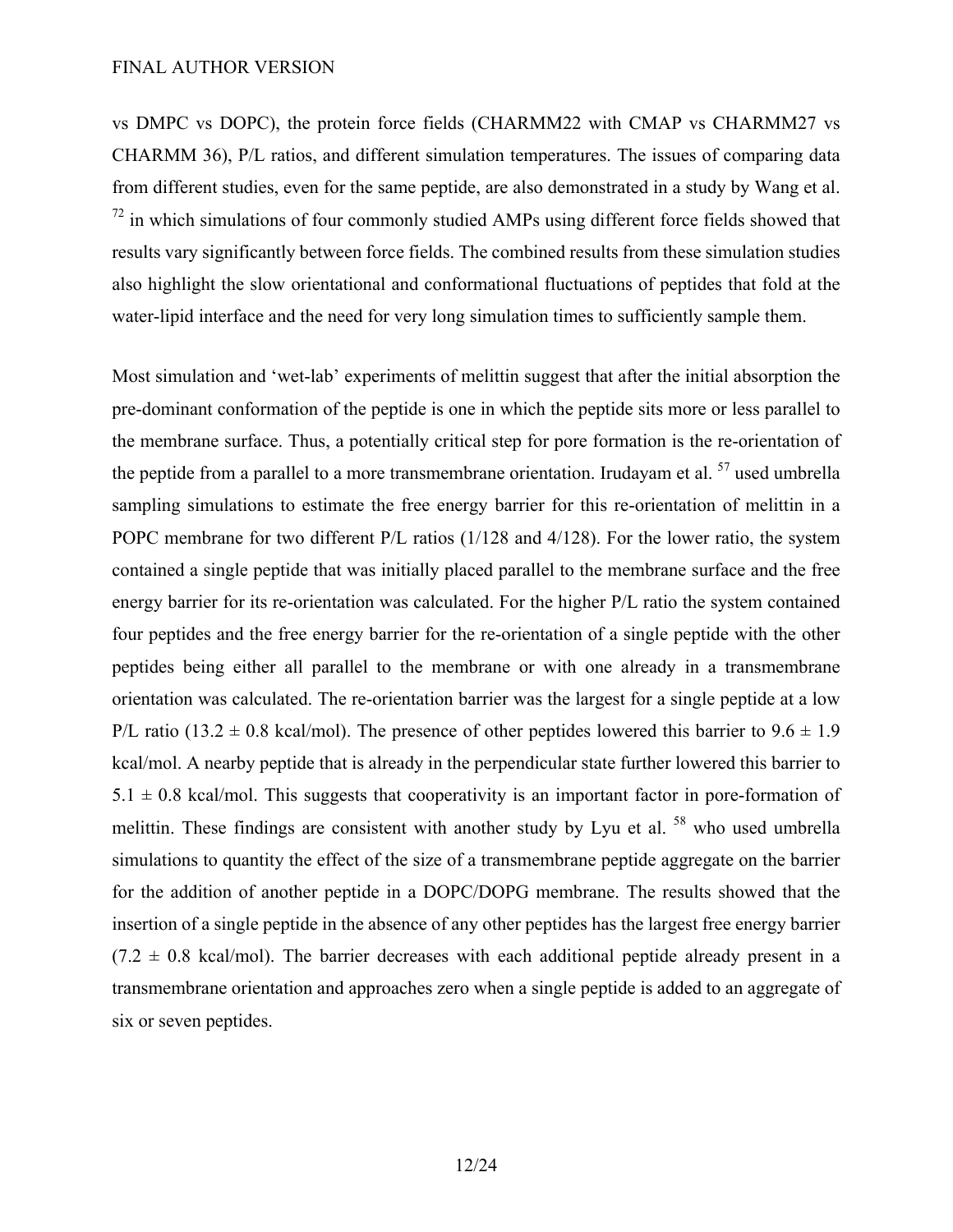As the free energy barrier for the insertion of a single peptide into the membrane is high it has been suggested that the ability of AMPs to recognise local membrane defects or curvature is important for pore-formation  $73-74, 89-91$ . To gain a more detailed insight into this effect Sun et al.  $51$  carried out all-atom MD simulations of melittin and a Pro-Ala mutant thereof in the presence of a DPPC membrane. The simulations were started with four helical peptides placed on the membrane surface. Defects were created by pulling three adjacent lipids towards the membrane centre. If a peptide was found to insert into the defect, the external force was removed and the system was allowed to equilibrate for 2  $\mu$ s. Interestingly, the defects were only short-lived (< 10 ns) and in most simulations the bilayer reformed once the external force was removed, even if a peptide was nearby. Only if the N-terminal of the peptide was close to the defect was the peptide inserted into the membrane. The defect remained open for long enough for other peptides to follow. This occurred on the timescale of hundreds of ns. The simulations further suggested that the Pro-Ala mutation changed the size of the pore consistent with previous data from experimental and simulation studies of melittin. In a similar study  $^{66}$ , the same authors used all-atom umbrella sampling simulations to investigate the free energy cost of pore formation of melittin in DPPC via a lipid flip-flop mechanism. For this, the hydrophilic head of a lipid molecule that is close to a surface-absorbed peptide, was pulled from the outer leaflet away from the peptide to the bilayer centre. As a comparison, the free energy barrier of a lipid flip-flop in a pure DPPC bilayer was calculated. For a pure DPPC bilayer the energy barrier was estimated to be 93 kJ/mol. The barrier was lowered to 64 kJ/mol for lipid flip-flops in the presence of melittin. This suggests that the rate of flip-flop is enhanced by 5 orders of magnitudes in the presence of a single melittin peptide. For pure DPPC the lipid flip-flop caused a water-filled membrane defect but no stable pore. In contrast, when the lipid flip-flop occurred close to a peptide adsorbed on the membrane surface the initial water-filled membrane defect 'grew' into a stable pore via the insertion of a peptide. This pore remained stable in a ~1µs-long unrestrained simulation.

Besides surface binding and pore formation, simulations have also been used to study the size, structure and stability of pre-formed pores. Mihajlovic et al. <sup>50</sup> carried out a series of all-atom simulations of pre-formed pores of melittin and five analogues in which 1 or 2 residues were mutated. The simulations suggested that in the case of melittin both charge distribution and imperfect amphipathicity favour the formation of toroidal pores. The stability of toroidal pore has also been reported an another study reporting a 9-us all-atom simulations of melittin in DMPC <sup>49</sup>.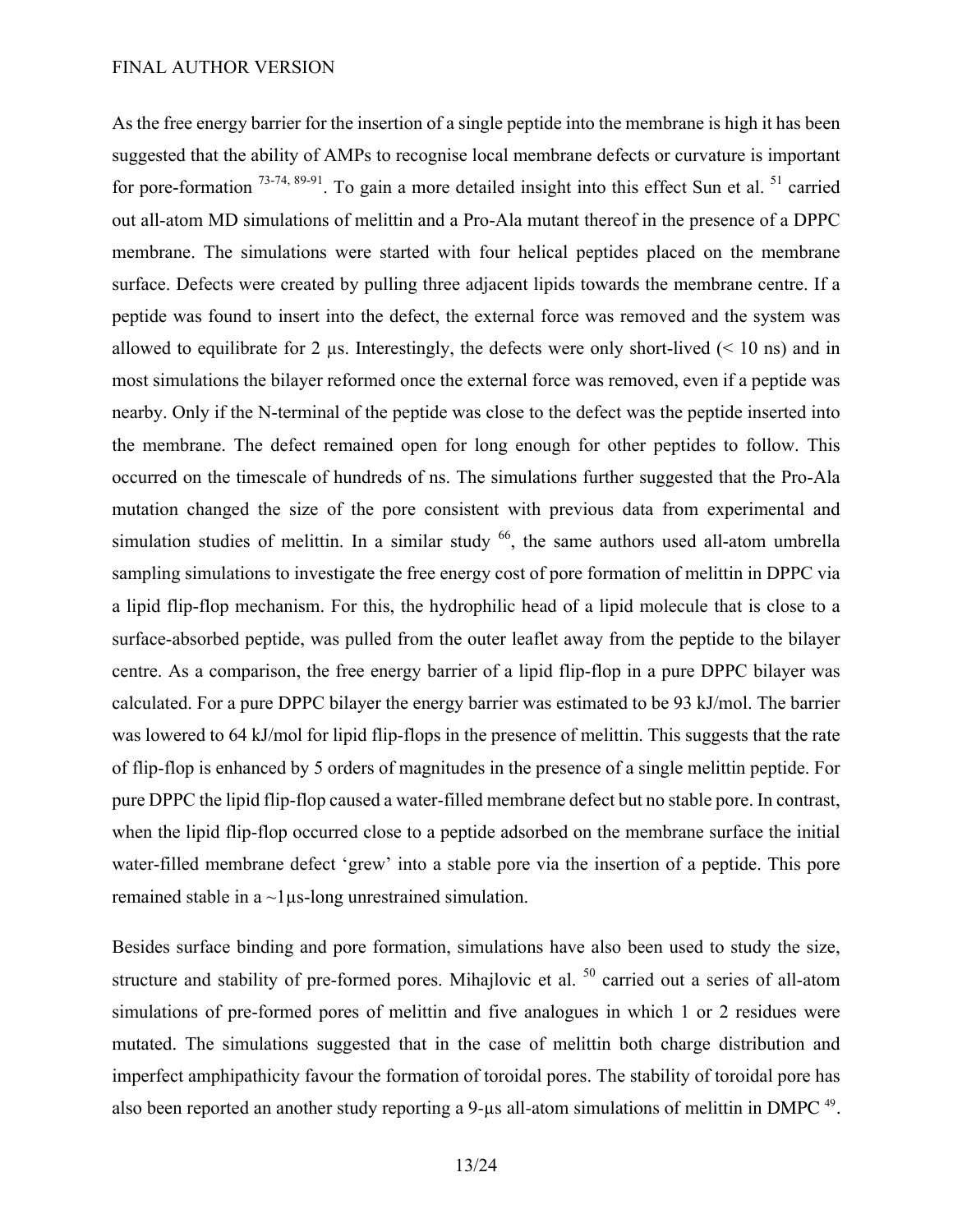Starting from a closely packed transmembrane tetramer a toroidal pore formed after  $\sim 1\mu s$  and remained stable for the remainder of the simulation despite one or more peptides frequently transitioning between a transmembrane and surface states.

# **5. Summary and outlook**

Characterising the molecular details of how venom peptides interact with membranes will evidently help us to understand their MOA and understand the molecular origins of their biological activities. This will in turn facilitate the more rational design of peptides with specific properties. In this endeavour, biomolecular simulations have become a useful complement to 'wet-lab' experiments. Simulations enable us to study parts of a complex process in isolation or selectively control the environment and parameters that might affect it. Combined with the atomistic-level details of the resulting structural models, simulations can provide a molecular description of membrane binding that is difficult to achieve with 'wet-lab' experiments. Nevertheless, the complexity of venom peptide – membrane systems and the many technical challenges in simulating them makes validation *via* comparison to data from 'wet-lab' experiments critical. Yet until recently, it was not possible to perform simulation that were long enough to sufficiently sample even the seemingly simple process of a peptide binding the surface of a model membrane. As highlighted by the studies in this review, the task of validating simulations is further complicated by the fact that results from simulations of the same peptide-membrane system can depend on the force fields and simulation parameters.

Despite these challenges, the studies described in this review demonstrate that it is becoming increasingly feasible to carry out more realistic and reliable simulations of venom peptide – membrane systems. For GMs and MSC-directed peptides it would be very valuable to develop methods and protocols for the accurate and reliable prediction of relative binding free energies. Most current simulations calculate binding free energies using umbrella sampling with a onedimensional reaction coordinate. Even very long simulations usually fail to sufficiently sample the rotational and translation motion of the peptide at the water-lipid interface. Combining umbrella sampling with other enhanced sampling methods or the use of different approaches is likely needed to obtain accurate free energies for a wide range of peptides. The development of such methods also requires a strong focus on experimental validation for matching peptide-membrane systems and the use of appropriate controls. Relative binding free energies predicted from simulations can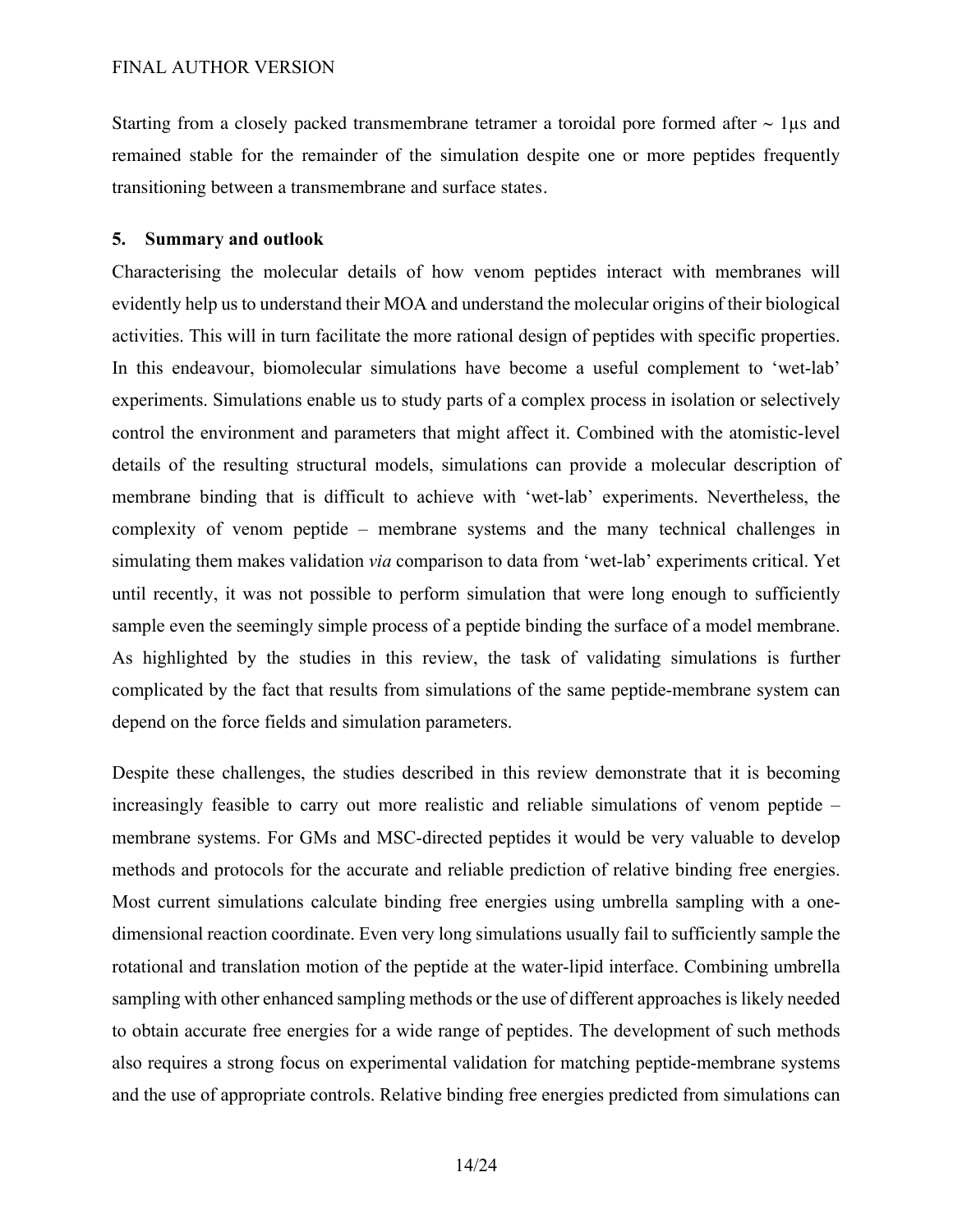be compared to data from isothermal calorimetry, surface plasmon resonance or tryptophan quenching experiments. The residues predicted to form the main membrane contact surface can be validated by comparison to data from NMR titration experiments.

For pore-forming membrane peptides the increasing computer power means it will eventually become feasible to study the spontaneous formation of pores and the effect of cooperativity. The ability to perform multiple simulations in the µs range will enable the collection of statistics on the long-scale fluctuations and the complex interplay between peptide conformations, local membrane structure and the shape and size of the pore. To get a more complete picture of the energetic landscape of pore-formation reliable free energy calculation for the insertion and reorientation of one or more peptides and the growth of pores are required.

An ongoing challenge for all venom peptide – membrane systems is the development of force fields that accurately describe peptide-lipid-water interactions. As pointed out in recent paper by Sadoval-Perez  $\frac{71}{1}$  et al. the development of force fields has mostly focused on reproducing properties of water-solvated proteins, pure and mixed membranes and membrane-embedded proteins. Thus, force fields for the accurate description of peptides at the water-lipid interface will require further development and testing. Finally, it would be useful to carry out simulation that systematically study the effect of lipid composition on peptide-membrane interactions and move towards simulations of venom peptides with membranes that are more realistic representations of mammalian and bacterial membranes. This in turn, relies on having force fields for a larger range of lipids and validated simulations of complex membranes. It is promising to see that over the past few years much progress has been made on that front. There are now force field parameters for a wider range of lipids <sup>68, 92</sup> including sterols, ceramides, sphingomyelin and cardiolipins enabling simulations of more complex membranes  $41, 93.95$ . In particular the presence of cholesterol, which is known to increase the rigidity of membranes, will likely affect the membrane-binding properties of peptides.

Eventually, a detailed understanding of venom peptide – membrane interactions requires a crossdisciplinary approach and simulation studies will always benefit from access to experimental data. Given the diversity of venomous animals in Australia it is not surprising that there are many research groups focusing on different aspects of venom peptides, as highlighted in this special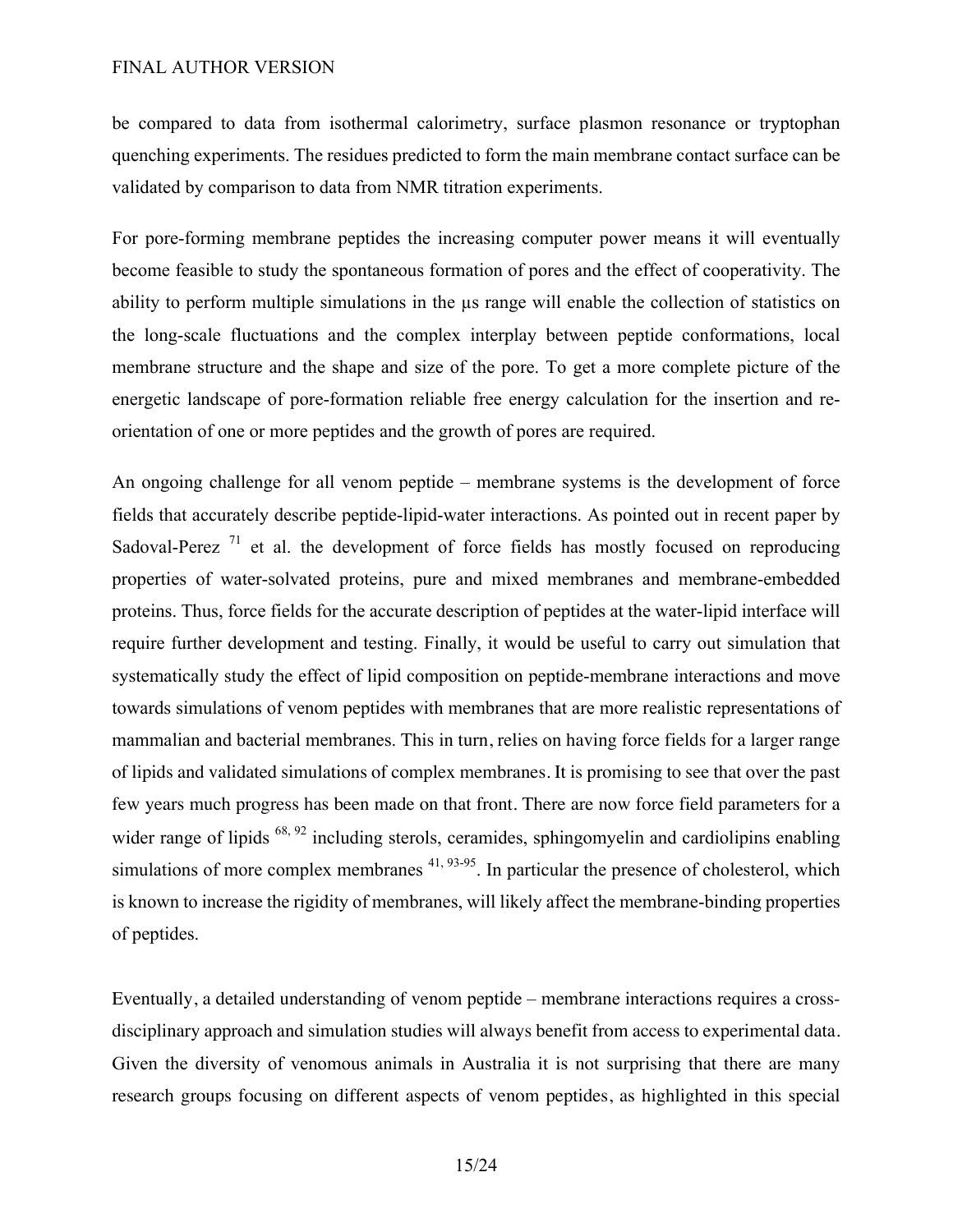issue. Combined with our state-of-the-art supercomputing facilities Australia has the potential for a truly integrative and collaborative approach to study venom peptides.

# **Acknowledgments**

The author, ED, acknowledges the Australian National Health and Medical Research Council for an Early Career Fellowship.

# **Figure legends**

**Figure 1.** Schematic illustration of a gating-modifier peptide acting on a voltage-gated ion channel. In many cases, the modulation of the channel involves the binding of the peptide to the membrane surface, followed by binding to the membrane-embedded voltage sensing domain of the channel.

**Figure 2.** Schematic illustration of a disulfide-rich peptide acting on a mechanosensitive ion channel. In the absence of the peptide, the channel is activated by tension or stress in the surrounding membrane. The peptide inhibits the channel without physical contact by binding to the membrane where it reduces the formation of local stress thus preventing channel activation.

**Figure 3.** Schematic illustration of pore-forming venom peptides that disrupt cell membranes. The first step in pore formation is the binding of the peptide to the membrane, followed by reorientation and/or aggregation of multiple peptides in the membrane.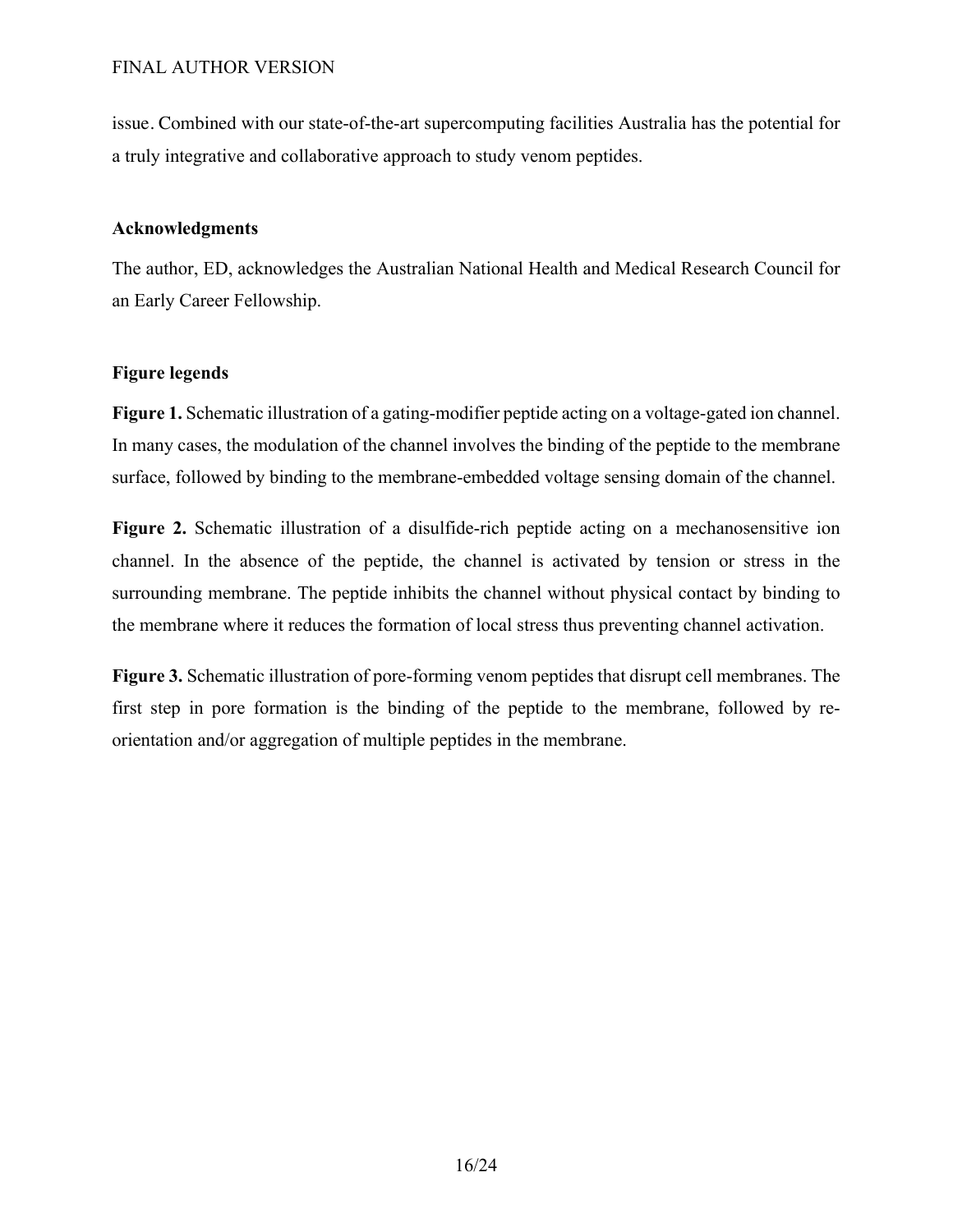# **References**

1. King, G F., Expert Opin Biol Ther 2011 **11**, 11, 1469-84.

2. King, G F., Venoms to Drugs : Venom as a Source for the Development of Human Therapeutics. The Royal Society of Chemistry: 2015.

3. King, G F.; Hardy, M. C., Annu. Rev. Entomol. 2013 **58**, 1, 475-496.

4. Lavergne, V.; Alewood, P. F.; Mobli, M.; King, G. F., The Structural Universe of

Disulfide-Rich Venom Peptides. In *Venoms to Drugs: Venom as a Source for the Development of Human Therapeutics*, The Royal Society of Chemistry: 2015; pp 37-79.

5. Wee, C. L.; Gavaghan, D.; Sansom, M. S. P., Biophys. J. 2008 **95**, 8, 3816-3826.

6. Wee, C. L.; Ulmschneider, M. B.; Sansom, M. S. P., J. Chem. Theory. Comput. 2010 **6**, 3, 966-976.

7. Wee, C. L.; Bemporad, D.; Sands, Z. A.; Gavaghan, D.; Sansom, M. S., Biophys. J. 2007 **92**, 1, L07-9.

8. Nishizawa, M.; Nishizawa, K., Eur. Biophys. J. 2006 **35**, 5, 373-81.

9. Deplazes, E.; Henriques, S. T.; Smith, J. J.; King, G F.; Mark, A. E.; Craik, D. J.; Schroeder, C., Biochim. Biophys. Acta, Biomembr. 2016 **1858**, 4, 872–882.

10. Henriques, S. T.; Deplazes, E.; Lawrence, N.; Cheneval, O.; Inserra, M.; Thongyoo, P.;

Mark, A. E.; Vetter, I.; Craik, D. J.; Schroeder, C., J. Biol. Chem. 2016 **291**, 33, 17049-17065.

11. Gottlieb, P. A.; Suchyna, T. M.; Sachs, F., Curr. Top. Membr. 2007 **59**, 81-109.

12. Suchyna, T. M.; Tape, S. E.; Koeppe Ii, R. E.; Andersen, O. S.; Sachs, F.; Gottlieb, P. A., Nature 2004 **430**, 235.

13. Chen, R.; Chung, S.-H., Toxins 2013 **5**, 2, 456-71.

14. Nishizawa, K., Atomistic Molecular Simulation of Gating Modifier Venom Peptides - Two Binding Modes and Effects of Lipid Structure. In *Mechanosensitivity and* 

*Mechanotransduction*, Kamkin, A.; Kiseleva, I., Eds. Springer: Dordrecht, 2011; Vol. 4, pp 167- 190.

15. Nishizawa, K.; Nishizawa, M.; Gnanasambandam, R.; Sachs, F.; Sukharev, S. I.;

Suchyna, T. M., Biochim. Biophys. Acta, Biomembr. 2015 **1848**, 11, 2767-2778.

16. Nishizawa, M.; Nishizawa, K., Biophys. J. 2007 **92**, 12, 4233-4243.

17. Seo, M.-D.; Won, H.-S.; Kim, J.-H.; Mishig-Ochir, T.; Lee, B.-J., Molecules 2012 **17**, 10.

18. Karplus, M.; Lavery, R., Isr. J. Chem 2014 **54**, 8-9, 1042-1051.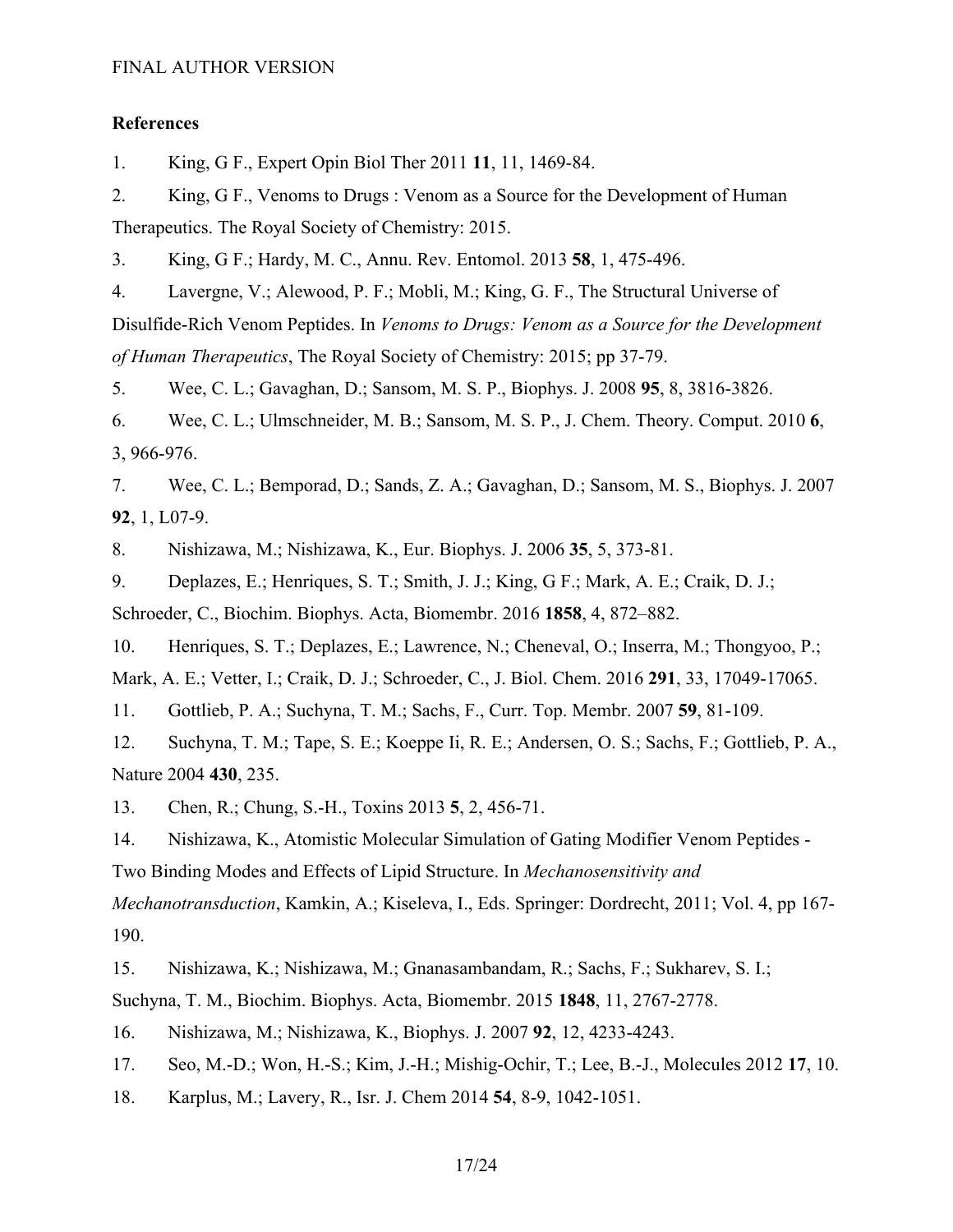19. Karplus, M.; McCammon, J. A., Nat. Struct. Mol. Biol. 2002 **9**, 646.

20. van Gunsteren, W. F.; Bakowies, D.; Baron, R.; Chandrasekhar, I.; Christen, M.; Daura, X.; Gee, P.; Geerke, D. P.; Glattli, A.; Hunenberger, P. H.; Kastenholz, M. A.; Oostenbrink, C.; Schenk, M.; Trzesniak, D.; van der Vegt, N. F.; Yu, H. B., Angew. Chem. Int. Ed. Engl. 2006 **45**, 25, 4064-4092.

- 21. Chen, R.; Chung, S.-H., Toxins 2015 **7**, 12, 5194-5211.
- 22. Deplazes, E., Molecules 2017 **22**, 3.
- 23. Gordon, D.; Chen, R.; Chung, S. H., Physiol. Rev. 2013 **93**, 2, 767-802.
- 24. Bond, P. J.; Khalid, S., Protein Pept Lett 2010 **17**, 11, 1313-27.
- 25. Kirsch, S. A.; Böckmann, R. A., Biochim. Biophys. Acta, Biomembr. 2016 **1858**, 10, 2266-2277.
- 26. Lipkin, R.; Lazaridis, T., Philos. Trans. R. Soc. Lond. B. Biol. Sci. 2017 **372**, 1726.
- 27. Sani, M.-A.; Separovic, F., Acc. Chem. Res. 2016 **49**, 6, 1130-1138.
- 28. Zhang, L.-j.; Gallo, R. L., Curr. Biol **26**, 1, R14-R19.
- 29. Lindorff-Larsen, K.; Maragakis, P.; Piana, S.; Eastwood, M. P.; Dror, R. O.; Shaw, D. E., PLoS One 2012 **7**, 2.
- 30. Martín-García, F.; Papaleo, E.; Gomez-Puertas, P.; Boomsma, W.; Lindorff-Larsen, K., PLoS One 2015 **10**, 3.
- 31. Monticelli, L.; Tieleman, D. P., Force Fields for Classical Molecular Dynamics. In *Biomolecular Simulations: Methods and Protocols*, Monticelli, L.; Salonen, E., Eds. Humana Press: Totowa, NJ, 2013; pp 197-213.
- 32. Bernardi, R. C.; Melo, M. C. R.; Schulten, K., Biochim Biophys Acta 2015 **1850**, 5, 872- 7.
- 33. Maximova, T.; Moffatt, R.; Ma, B.; Nussinov, R.; Shehu, A., PLOS Comput. Biol. 2016 **12**, 4, e1004619.
- 34. Neale, C.; Madill, C.; Rauscher, S.; Pomès, R., J. Chem. Theory. Comput. 2013 **9**, 8, 3686-3703.
- 35. Neale, C.; Pomès, R., Biochim. Biophys. Acta, Biomembr. 2016 **1858**, 10, 2539-2548.
- 36. Soares, T. A.; Straatsma, T. P., Mol. Simul. 2008 **34**, 3, 295-307.
- 37. Agwa, A. J.; Lawrence, N.; Deplazes, E.; Cheneval, O.; Chen, R. M.; Craik, D. J.;

Schroeder, C. I.; Henriques, S. T., Biochim. Biophys. Acta, Biomembr. 2017 **1859**, 5, 835-844.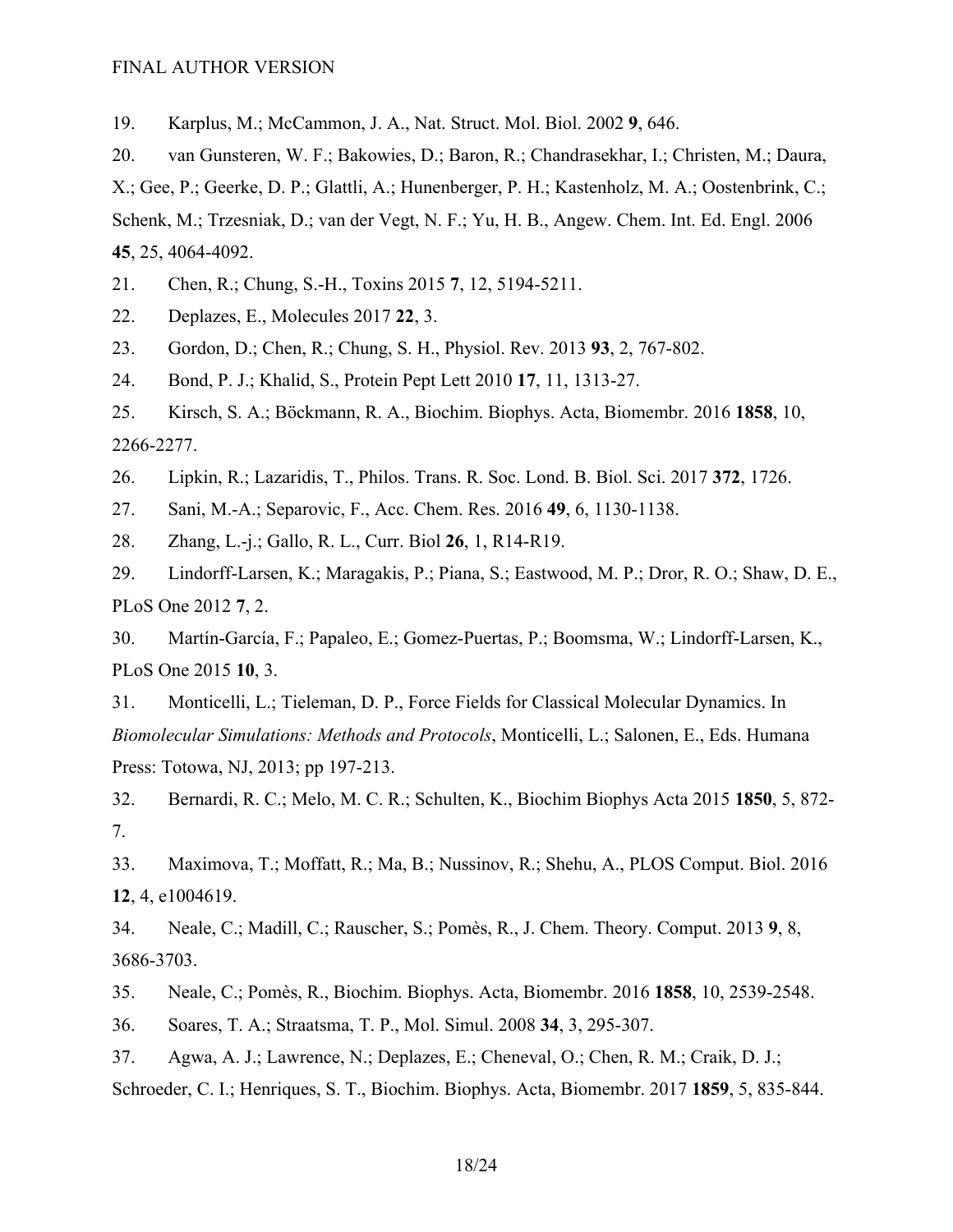38. Almeida, P. F.; Pokorny, A., Biochem. 2009 **48**, 34, 8083-93.

39. Li, Y.; Qian, Z.; Ma, L.; Hu, S.; Nong, D.; Xu, C.; Ye, F.; Lu, Y.; Wei, G.; Li, M., Nature Communications 2016 **7**, 12906.

40. Schwarz, G.; Gerke, H.; Rizzo, V.; Stankowski, S., Biophys. J. 1987 **52**, 5, 685-692.

41. Ingólfsson, H. I.; Arnarez, C.; Periole, X.; Marrink, S. J., J. Cell Sci. 2016 **129**, 2, 257.

42. Pluhackova, K.; Bockmann, R. A., J. Phys. Condens. Matter 2015 **27**, 32, 323103.

43. Andersson, M.; Ulmschneider, Jakob P.; Ulmschneider, Martin B.; White, Stephen H., Biophys. J. 2013 **104**, 6, L12-L14.

44. Bemporad, D.; Sands, Z. A.; Wee, C. L.; Grottesi, A.; Sansom, M. S., Biochem. 2006 **45**, 39, 11844-55.

45. Chen, C. H.; Wiedman, G.; Khan, A.; Ulmschneider, M. B., Biochim. Biophys. Acta, Biomembr. 2014 **1838**, 9, 2243-2249.

46. Irudayam, S. J.; Berkowitz, M. L., Biochim. Biophys. Acta, Biomembr. 2012 **1818**, 12, 2975-2981.

47. Upadhyay, S. K.; Wang, Y.; Zhao, T.; Ulmschneider, J. P., J. Membr. Biol 2015 **248**, 3, 497-503.

48. Velasco-Bolom, J. L.; Corzo, G.; Garduno-Juarez, R., J Biomol Struct Dyn 2017 1-15.

49. Leveritt, John M., III; Pino-Angeles, A.; Lazaridis, T., Biophys. J. **108**, 10, 2424-2426.

50. Mihajlovic, M.; Lazaridis, T., Biochim Biophys Acta 2012 **1818**, 5, 1274-83.

51. Sun, D.; Forsman, J.; Woodward, C. E., J. Phys. Chem. B 2017.

52. Chipot, C., Wiley Interdisciplinary Reviews: Computational Molecular Science 2014 **4**, 1, 71-89.

53. Hansen, N.; van Gunsteren, W. F., J. Chem. Theory. Comput. 2014 **10**, 7, 2632-2647.

54. Shirts, M. R.; Mobley, D. L.; Brown, S. P., Drug Design: Structure-and Ligand-Based Approaches 2010 61-86.

55. van Gunsteren, W. F.; Daura, X.; Mark, A. E., Helv. Chim. Acta 2002 **85**, 10, 3113-3129. 56. Hung, S.-W.; Hsiao, P.-Y.; Lu, M.-C.; Chieng, C.-C., J. Phys. Chem. B 2012 **116**, 42, 12661-12668.

57. Irudayam, S. J.; Pobandt, T.; Berkowitz, M. L., J. Phys. Chem. B 2013 **117**, 43, 13457- 13463.

58. Lyu, Y.; Xiang, N.; Zhu, X.; Narsimhan, G., J. Chem. Phys. 2017 **146**, 15, 155101.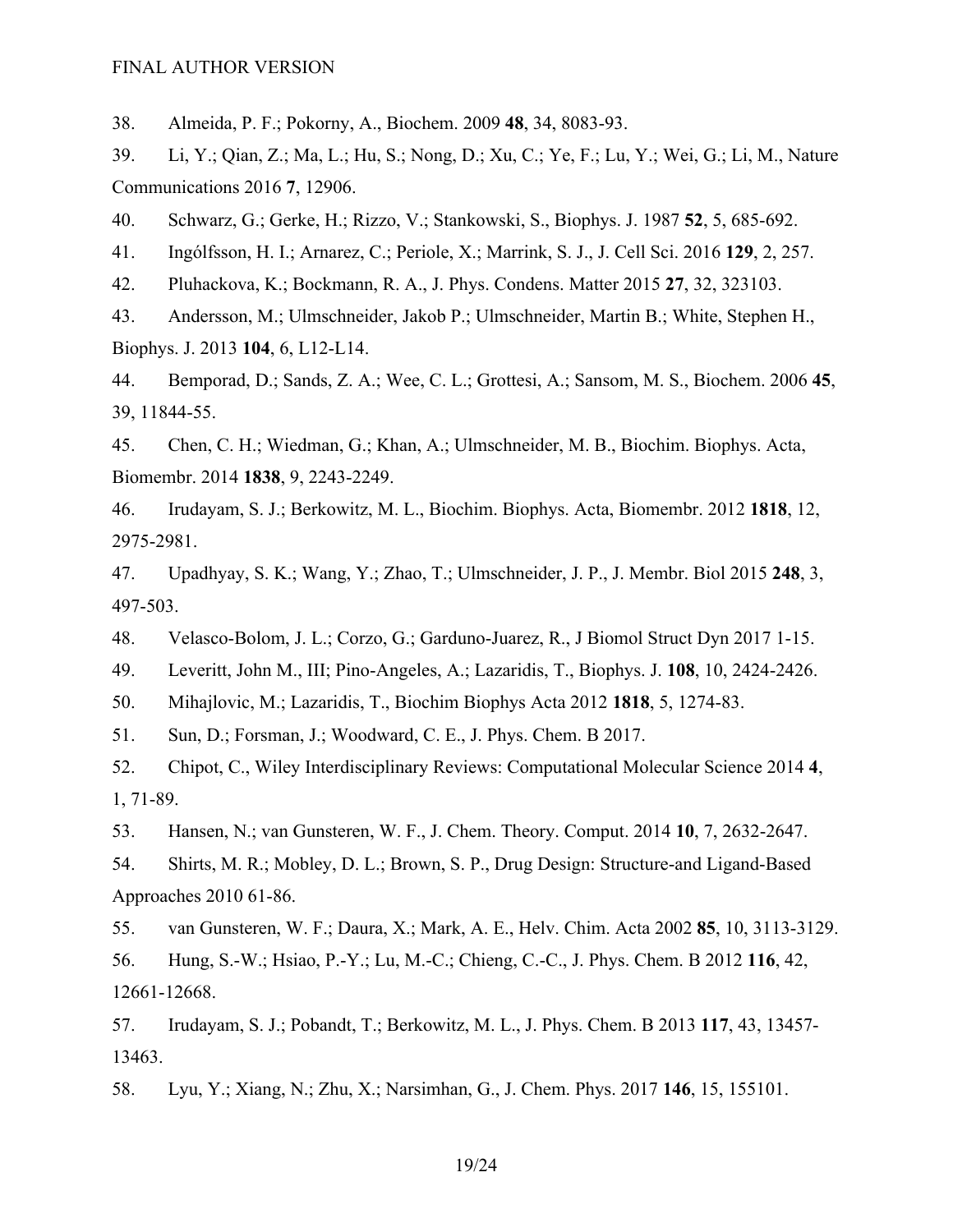59. Wang, K.; Dang, W.; Yan, J.; Chen, R.; Liu, X.; Yan, W.; Zhang, B.; Xie, J.; Zhang, J.; Wang, R., Antimicrob. Agents. Chemother. 2013 **57**, 10, 4632-9.

60. Wang, K.; Yan, J.; Dang, W.; Liu, X.; Chen, R.; Zhang, J.; Zhang, B.; Zhang, W.; Kai, M.; Yan, W.; Yang, Z.; Xie, J.; Wang, R., Peptides 2013 **39**, 80-8.

61. Wang, K.; Yan, J.; Liu, X.; Zhang, J.; Chen, R.; Zhang, B.; Dang, W.; Zhang, W.; Kai, M.; Song, J.; Wang, R., Toxicology 2011 **288**, 1, 27-33.

62. Baldissera, G.; dos Santos Cabrera, M. P.; Chahine, J.; Ruggiero, J. R., Biochem. 2015 **54**, 13, 2262-2269.

63. Tseng, T.-S.; Tsai, K.-C.; Chen, C., Molecular BioSystems 2017 **13**, 6, 1193-1201.

64. Santo, K. P.; Irudayam, S. J.; Berkowitz, M. L., J. Phys. Chem. B 2013 **117**, 17, 5031- 5042.

65. Sengupta, D.; Leontiadou, H.; Mark, A. E.; Marrink, S. J., Biochim Biophys Acta 2008 **1778**, 10, 2308-17.

66. Sun, D.; Forsman, J.; Woodward, C. E., Langmuir 2015 **31**, 34, 9388-401.

67. Domański, J.; Stansfeld, P. J.; Sansom, M. S. P.; Beckstein, O., J. Membr. Biol 2010 **236**, 3, 255-258.

68. Poger, D.; Caron, B.; Mark, A. E., Biochim. Biophys. Acta, Biomembr. 2016 **1858**, 7, 1556-1565.

69. van Meer, G.; Voelker, D. R.; Feigenson, G. W., Nature reviews. Molecular cell biology 2008 **9**, 2, 112-24.

70. Bennett, W. F. D.; Hong, C. K.; Wang, Y.; Tieleman, D. P., J. Chem. Theory. Comput. 2016 **12**, 9, 4524-4533.

71. Sandoval-Perez, A.; Pluhackova, K.; Böckmann, R. A., J. Chem. Theory. Comput. 2017 **13**, 5, 2310-2321.

72. Wang, Y.; Zhao, T.; Wei, D.; Strandberg, E.; Ulrich, A. S.; Ulmschneider, J. P., Biochim. Biophys. Acta, Biomembr. 2014 **1838**, 9, 2280-2288.

73. Gómez-Llobregat, J.; Elías-Wolff, F.; Lindén, M., Biophys. J. 2016 **110**, 1, 197-204.

74. Chen, R.; Mark, A. E., Eur. Biophys. J. 2011 **40**, 4, 545-53.

75. Jung, H. J.; Lee, J. Y.; Kim, S. H.; Eu, Y.-J.; Shin, S. Y.; Milescu, M.; Swartz, K. J.;

Kim, J. I., Biochem. 2005 **44**, 16, 6015-6023.

76. Lee, S.; MacKinnon, R., Nature 2004 **430**, 6996, 232-5.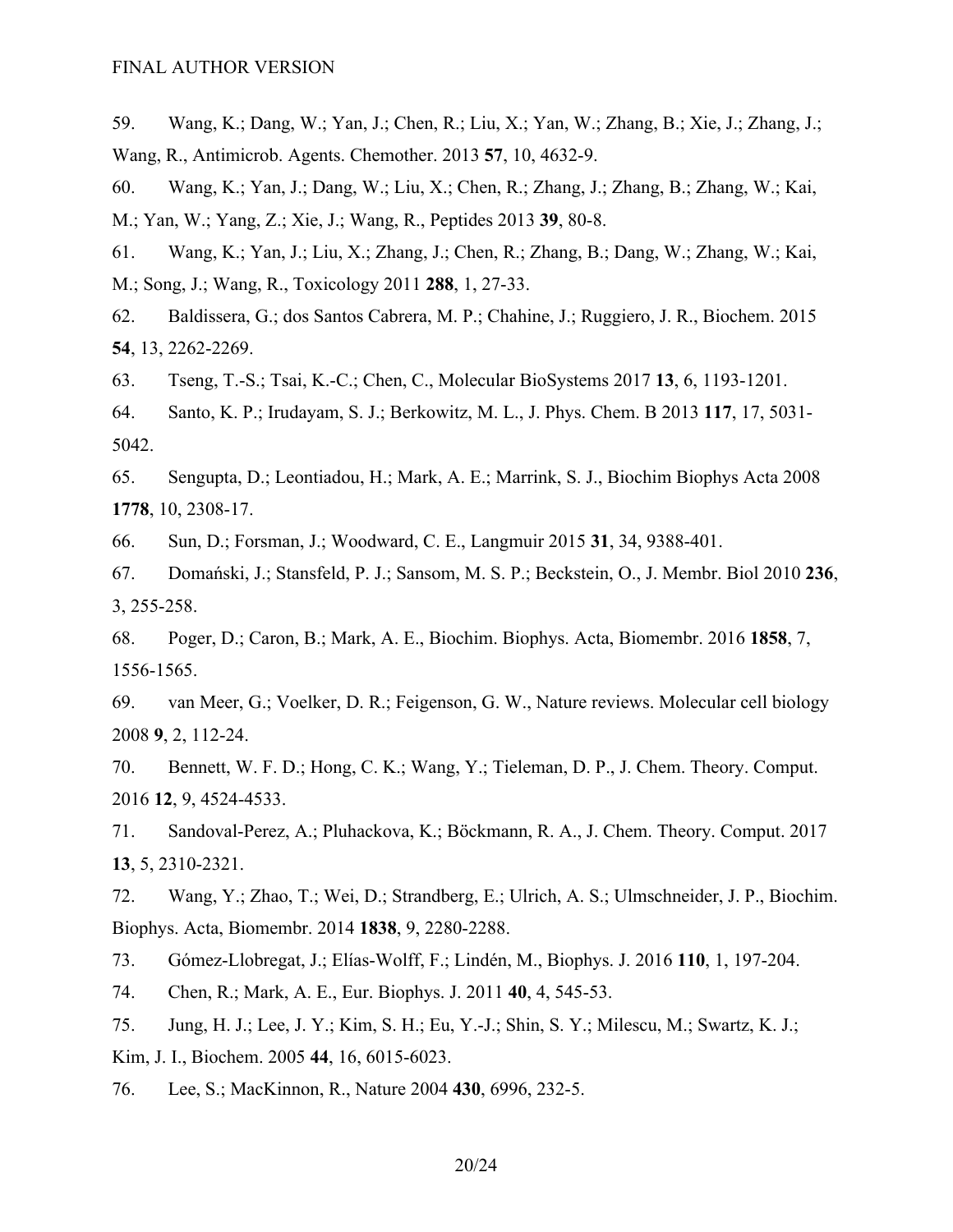77. Jung, H. H.; Jung, H. J.; Milescu, M.; Lee, C. W.; Lee, S.; Lee, J. Y.; Eu, Y. J.; Kim, H. H.; Swartz, K. J.; Kim, J. I., Biophys. J. 2010 **99**, 2, 638-46.

78. Milescu, M.; Vobecky, J.; Roh, S. H.; Kim, S. H.; Jung, H. J.; Kim, J. I.; Swartz, K. J., J. Gen. Physiol. 2007 **130**, 5, 497-511.

79. Phillips, L. R.; Milescu, M.; Li-Smerin, Y.; Mindell, J. A.; Kim, J. I.; Swartz, K. J., Nature 2005 **436**, 7052, 857-860.

80. Smith, J. J.; Alphy, S.; Seibert, A. L.; Blumenthal, K. M., J. Biol. Chem. 2005 **280**, 12, 11127-11133.

81. Xiao, Y.; Luo, X.; Kuang, F.; Deng, M.; Wang, M.; Zeng, X.; Liang, S., Toxicon 2008 **51**, 2, 230-9.

82. Cohen, L.; Gilles, N.; Karbat, I.; Ilan, N.; Gordon, D.; Gurevitz, M., J. Biol. Chem. 2006 **281**, 30, 20673-20679.

83. Posokhov, Y. O.; Gottlieb, P. A.; Morales, M. J.; Sachs, F.; Ladokhin, A. S., Biophys. J. 2007 **93**, 4, L20-L22.

84. Agwa, A. J.; Henriques, S. T.; Schroeder, C. I., Neuropharmacology 2017.

85. Gnanasambandam, R.; Ghatak, C.; Yasmann, A.; Nishizawa, K.; Sachs, F.; Ladokhin, A. S.; Sukharev, S. I.; Suchyna, T. M., Biophys. J. 2017 **112**, 1, 31-45.

86. Lee, M.-T.; Sun, T.-L.; Hung, W.-C.; Huang, H. W., Proc. Natl. Acad. Sci. USA 2013 **110**, 35, 14243-14248.

87. Hristova, K.; Dempsey, C. E.; White, S. H., Biophys. J. 2001 **80**, 2, 801-11.

88. Dempsey, C. E.; Butler, G. S., Biochem. 1992 **31**, 48, 11973-7.

89. Lee, M.-T.; Hung, W.-C.; Chen, F.-Y.; Huang, H. W., Biophys. J. 2005 **89**, 6, 4006-4016.

90. Schmidt, N. W.; Wong, G. C. L., Curr. Opin. Solid State Mater. Sci. 2013 **17**, 4, 151-63.

91. Vanni, S.; Vamparys, L.; Gautier, R.; Drin, G.; Etchebest, C.; Fuchs, P. F.; Antonny, B., Biophys. J. 2013 **104**, 3, 575-84.

92. Lyubartsev, A. P.; Rabinovich, A. L., Biochim. Biophys. Acta, Biomembr. 2016 **1858**, 10, 2483-2497.

93. Ingolfsson, H. I.; Melo, M. N.; van Eerden, F. J.; Arnarez, C.; Lopez, C. A.; Wassenaar, T. A.; Periole, X.; de Vries, A. H.; Tieleman, D. P.; Marrink, S. J., J. Am. Chem. Soc. 2014 **136**, 41, 14554-9.